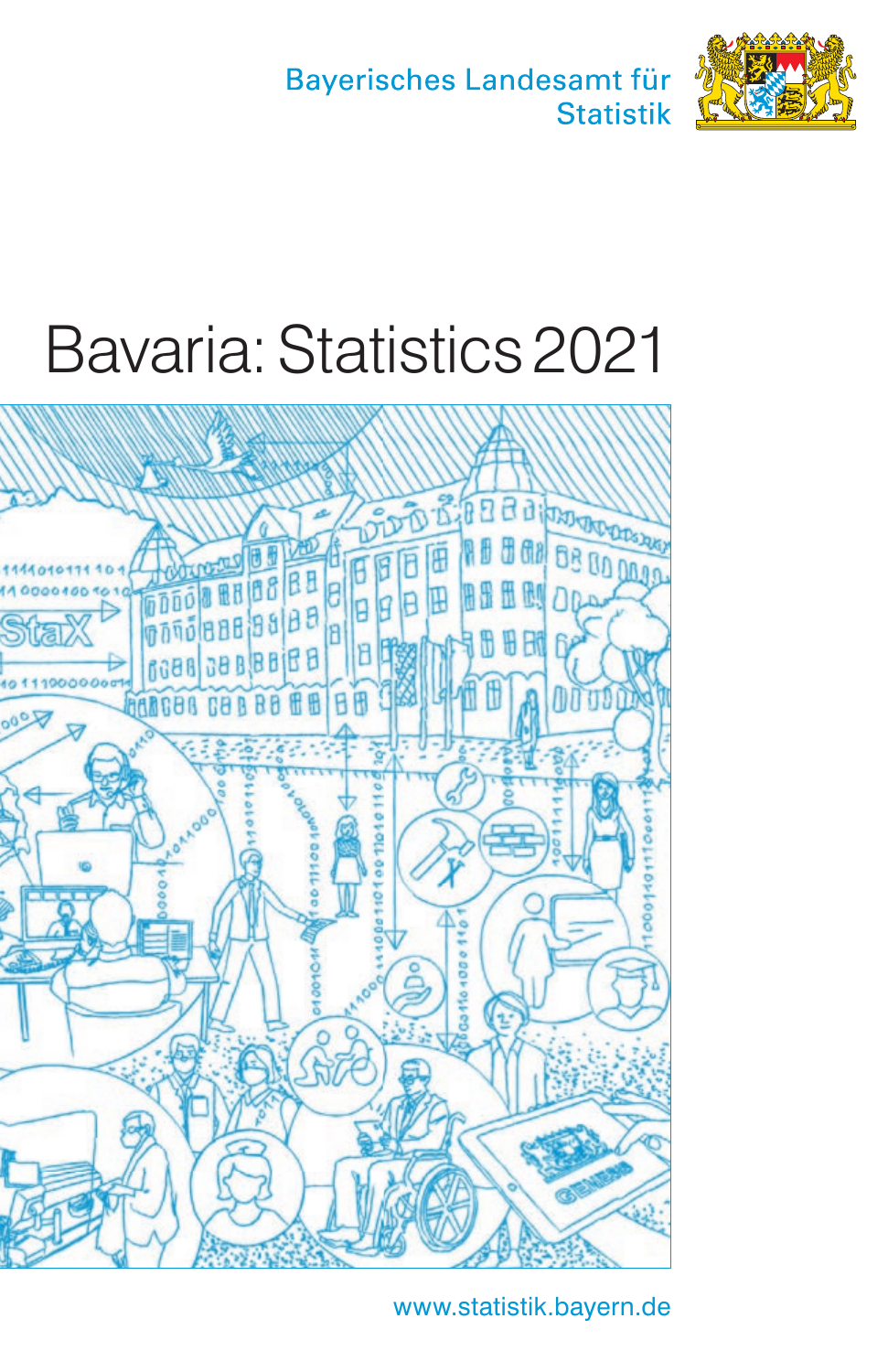# Publication service

The Bavarian State Office for Statistics issues more than 400 publications annually. The current list of publications is available on the Internet as a file but can also be provided free of charge in printed form.

#### **Free of charge**

is the download of most publications, e.g. statistical reports (PDF or Excel format).

#### **Subject to charge**

are all print versions (also of statistical reports), data carriers and selected files (e.g. of directories, of contributions, of the yearbook).

#### Explanation of symbols

- 0 less than half of 1 in the last digit occupied, but more than zero
- – no figures or magnitude zero
- / no data because the numerical value is not sufficiently reliable
- · numerical value unknown or not to be disclosed
- ... data will be available later
- x cell blocked for logical reasons
- ( ) limited informational value because the numerical value is of limited statistical reliability
- p provisional numerical value
- r corrected numerical value
- s estimated numerical value
- D average
- ≙ corresponds to

#### **Publication service**



国務国 All publications are available **on the Internet at** www.statistik.bayern.de/produkte

#### Rounding

In general totals have been rounded and therefore may not sum. As a result minor deviations from the reported totals may occur when individual figures are added up. When totals are shown as a percentage, the sum of the individual figures may not be 100% due to rounding. In general the sum of percentages is not made to be 100%.

#### Abbreviations

| €.              | euro                          |
|-----------------|-------------------------------|
| EU              | European Union                |
| <b>ALC</b>      | association of local councils |
| ha              | hectare (10,000 m2)           |
| hl              | hectolitres (100 litres)      |
| mill            | million                       |
| %               | percent                       |
| km <sup>2</sup> | square kilometre              |
| m <sup>2</sup>  | square metre                  |
| pcs.            | piece                         |
| TJ              | 10 <sup>12</sup> Joules       |
| t               | tonne                         |

#### About us

#### **Bavaria: Statistics 2021**

Essential Bavarian structural data from the economy, society and politics at your fingertips.

**Publication frequency:** annually

**Deadline for publication:** 29 October 2021

#### **Office in charge of publishing, printing and distribution**

Bayerisches Landesamt für Statistik Nürnberger Straße 95 90762 Fürth

#### **Picture credits** Bayerisches Landesamt für Statistik

#### **Paper**

Printed on environmentally friendly paper bleached without chlorine

#### **Order number**

Z21011 202100

#### **Price**

Single issue free of charge (plus delivery charges) PDF-file free of charge

#### **Distribution**

E-mail vertrieb@statistik.bayern.de Phone +49 911 98208-6311 Fax +49 911 98208-6638

#### **Information service**

E-mail info@statistik.bayern.de Phone +49 911 98208-6563 Fax +49 911 98208-6573

#### © **Bayerisches Landesamt für Statistik, Fürth 2021** Reproduction and distribution, also partially, is permitted provided the source is named.

Please note: This publication is part of the public relations activities of the Bavarian Government. It may not be used by political parties, electoral canvassers or counting assistants for the purpose of election campaigning during the period of five months prior to an election. This applies to state, national, local and European elections. During this time its distribution at electoral events, at party information stands and inserting, printing and affixing party political information or advertising material is strictly prohibited. It is also illegal to pass on such information to third parties for the purpose of electoral canvassing. Even if there is no forthcoming election the publication may not be used in ways that could be interpreted as the state government favouring individual political groups. Parties are allowed to use the publication to inform their own members.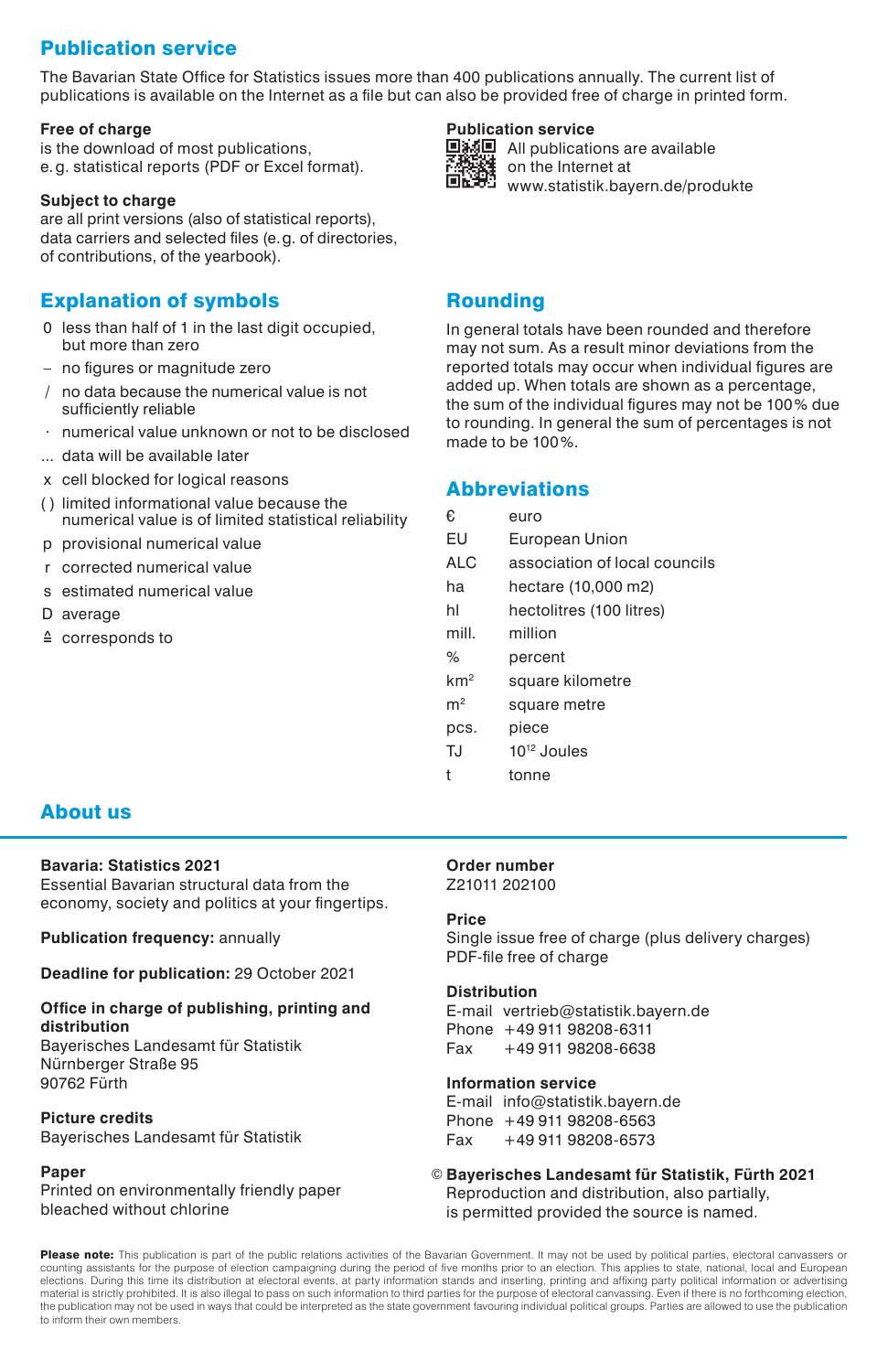# Table of contents

| Students at Berufsschulen and in high education since 2010/11  13                                                       |  |
|-------------------------------------------------------------------------------------------------------------------------|--|
|                                                                                                                         |  |
| Charts People in work 1970, 1987 and 2019 by occupational status  15                                                    |  |
| Charts Structure of agricultural holdings 1999, 2010 and 2020                                                           |  |
| Manufacturing, mining and quarrying 2019 and 2020  19<br>Turnover and people employed in construction 2019 and 2020  19 |  |
| Charts Building permits for dwellings in administrative districts 2020  21                                              |  |
| Guest arrivals and overnight stays in tourist accommodation and                                                         |  |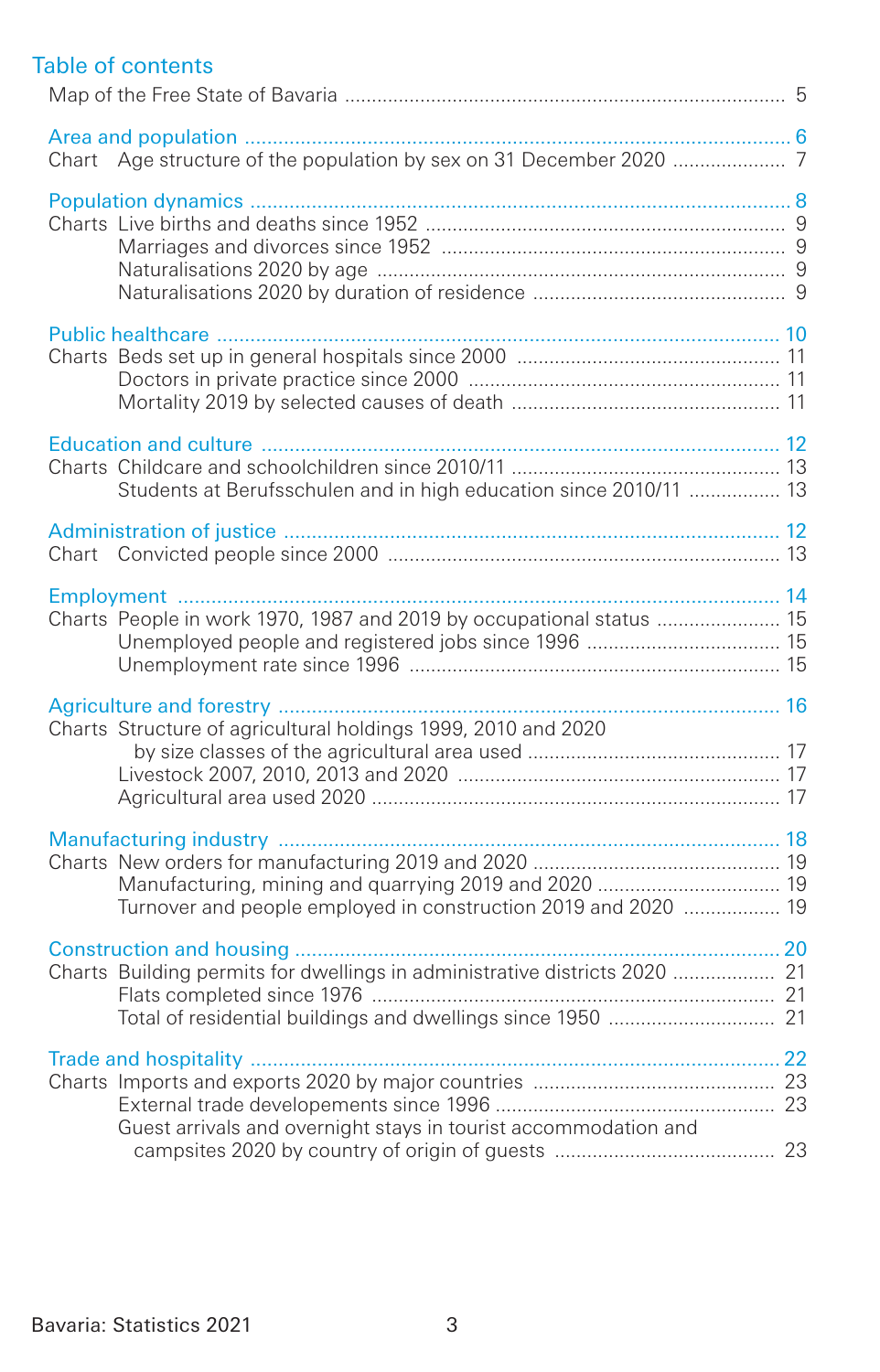| <b>Traffic</b>                                                                                                                                                                                                            |    |
|---------------------------------------------------------------------------------------------------------------------------------------------------------------------------------------------------------------------------|----|
|                                                                                                                                                                                                                           |    |
|                                                                                                                                                                                                                           |    |
| Charts Severely disabled people on 31 December 2019 by degree of disability  27<br>Places available and people in need of care in nursing homes<br>on 15 December 2019 by administrative districts and levels of care  27 | 26 |
| Public finances                                                                                                                                                                                                           |    |
| Chart Average gross monthly earnings of full-time employees                                                                                                                                                               |    |
|                                                                                                                                                                                                                           |    |
| Charts Consumer price index since 2001:                                                                                                                                                                                   |    |
|                                                                                                                                                                                                                           |    |
| Charts Growth rates of real gross domestic product in Bavaria and Germany                                                                                                                                                 |    |
|                                                                                                                                                                                                                           |    |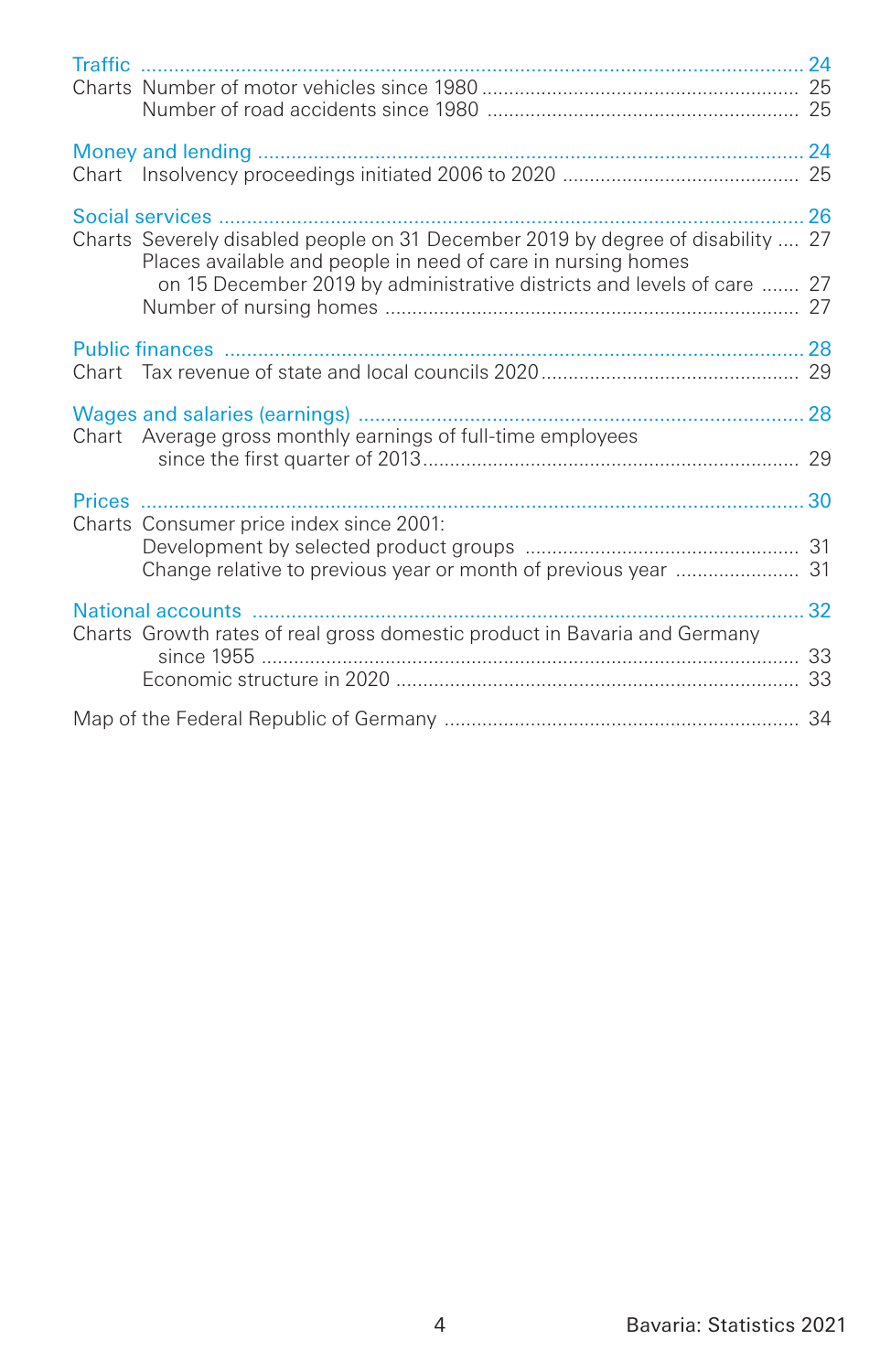# Free State of Bavaria including administrative districts.

independent cities and counties

Territorial status: 31 December 2020

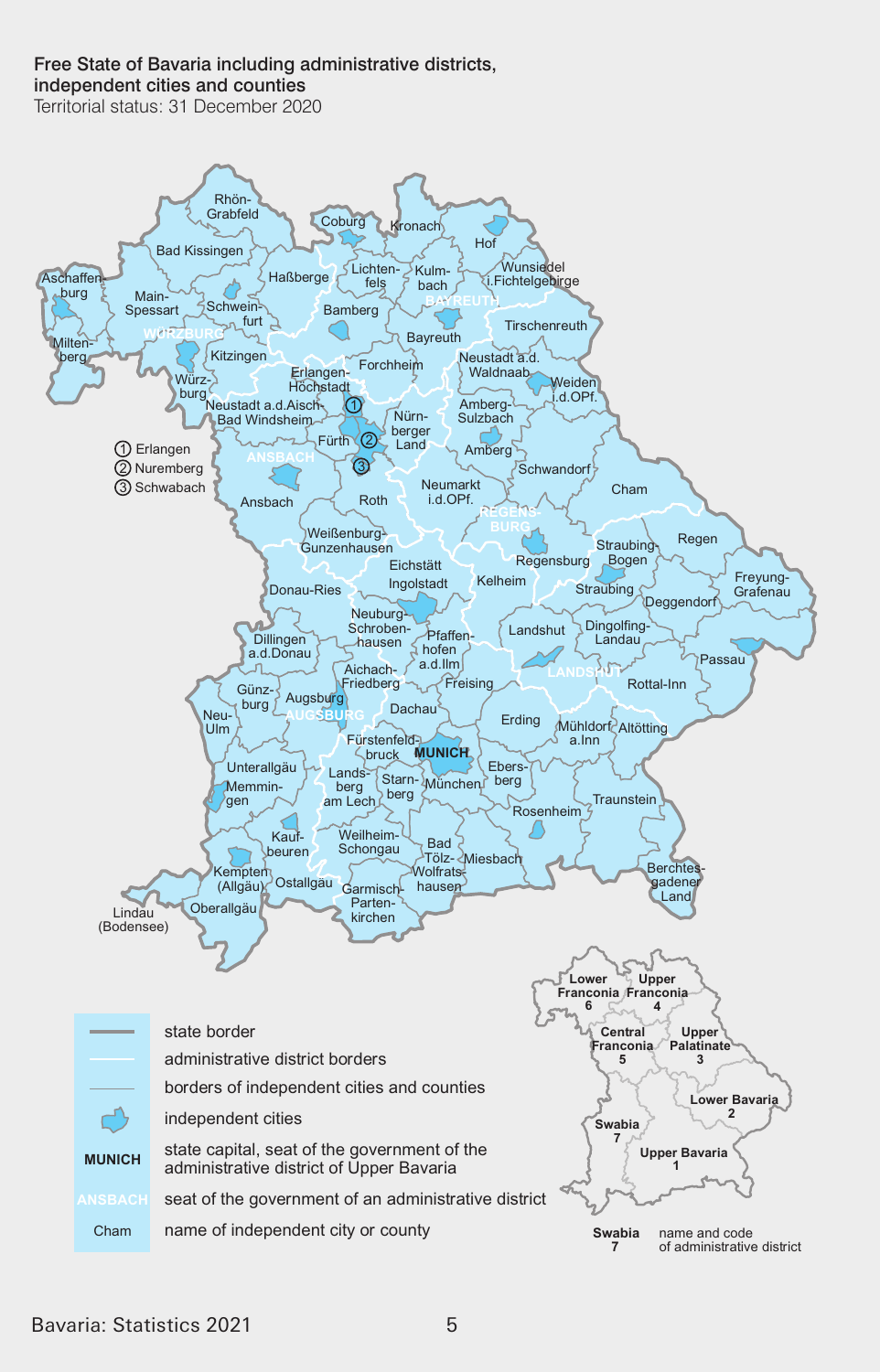| <b>Area and population</b>      | <b>Unit</b>     | 2000                                      | 2010      | 2020                |
|---------------------------------|-----------------|-------------------------------------------|-----------|---------------------|
| Area on 31 December             | km <sup>2</sup> | 70,548                                    | 70,550    | 70,542              |
| Population on 31 December       |                 | quantity 12,230,255 12,538,696 13,140,183 |           |                     |
| of which male                   |                 | quantity 5,974,283                        | 6,158,439 | 6,512,595           |
| of which married <sup>1</sup>   |                 | quantity 5,474,486                        |           | 5,183,925 5,722,509 |
| of which aged                   |                 |                                           |           |                     |
| 6 years<br>under                | $\frac{0}{0}$   | 6.2                                       | 5.1       | 5.9                 |
| 6 to under 15 years             | $\frac{0}{0}$   | 10.1                                      | 8.7       | 8.0                 |
| 15 to under 18 years            | $\frac{0}{0}$   | 3.2                                       | 3.2       | 2.7                 |
| 18 to under 25 years            | $\frac{0}{0}$   | 7.8                                       | 8.4       | 7.7                 |
| 25 to under 30 years            | $\frac{0}{0}$   | 6.2                                       | 6.1       | 6.4                 |
| 30 to under 40 years            | $\frac{0}{0}$   | 17.3                                      | 12.4      | 13.4                |
| 40 to under 50 years            | $\%$            | 14.4                                      | 17.0      | 12.5                |
| 50 to under 65 years            | $\frac{0}{0}$   | 18.6                                      | 19.5      | 22.8                |
| 65 years or over                | $\frac{0}{0}$   | 16.2                                      | 19.5      | 20.7                |
| including foreigners            | 1,000           | 1,132                                     | 1,191     | 1,805               |
| Population per km <sup>2</sup>  | quantity        | 173                                       | 178       | 186                 |
| Private households <sup>2</sup> | 1,000           | 5,521                                     | 6,065     | .                   |
| of which one-person households  | 1,000           | 1,946                                     | 2,412     |                     |
| multi-person households         | 1,000           | 3,575                                     | 3,653     | .                   |
| of which 2 people               | 1,000           | 1,759                                     | 1,956     |                     |
| 3 or more people                | 1,000           | 1,816                                     | 1,697     |                     |
| Average household size          | people          | 2.2                                       | 2.1       | .                   |

1 2020 including people in civil partnership. 2 Results of the microcensus.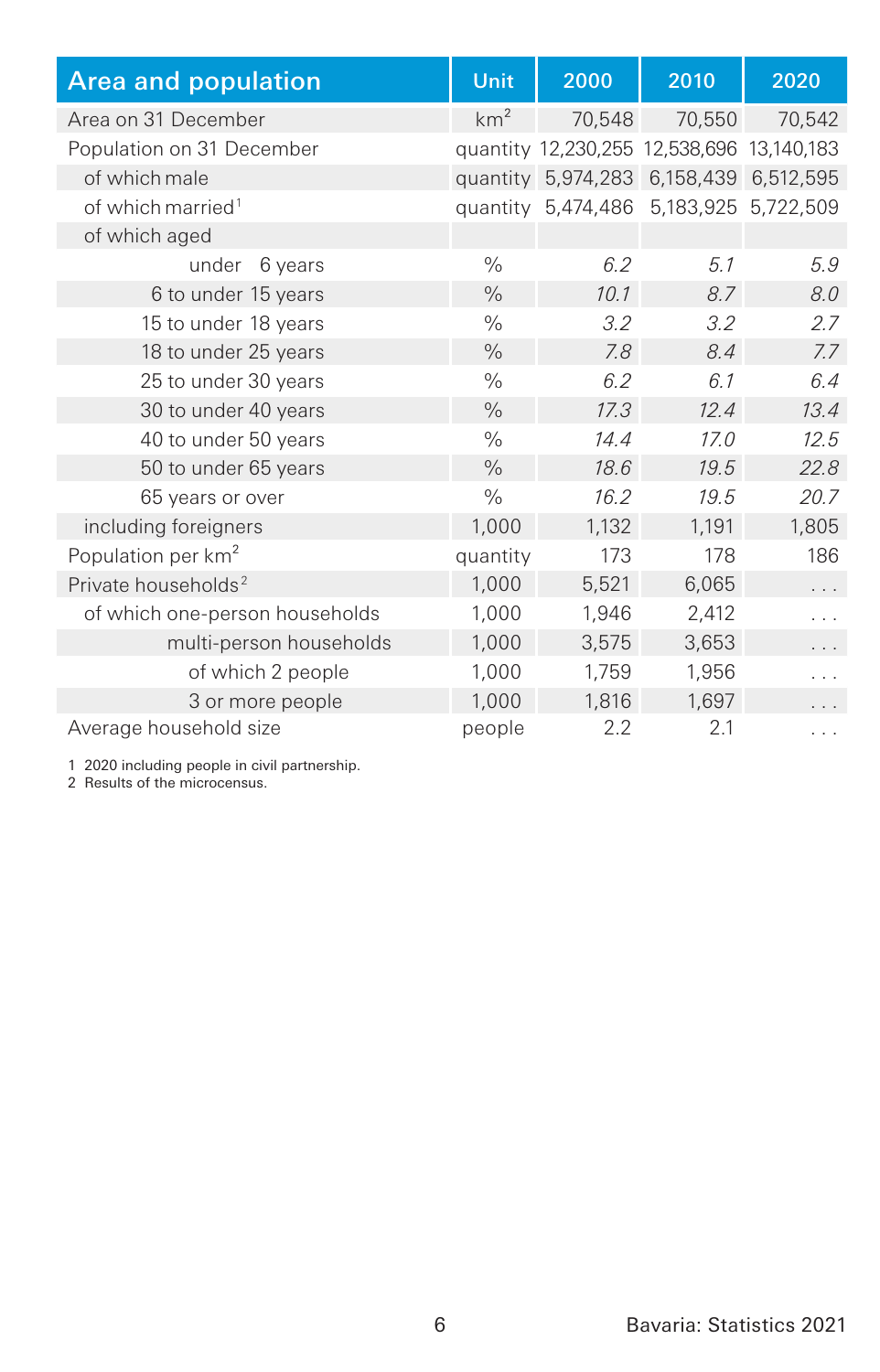# Age structure of the population on 31 December 2020 by sex

in thousands

13,140,183 number of people in total



1880



1925



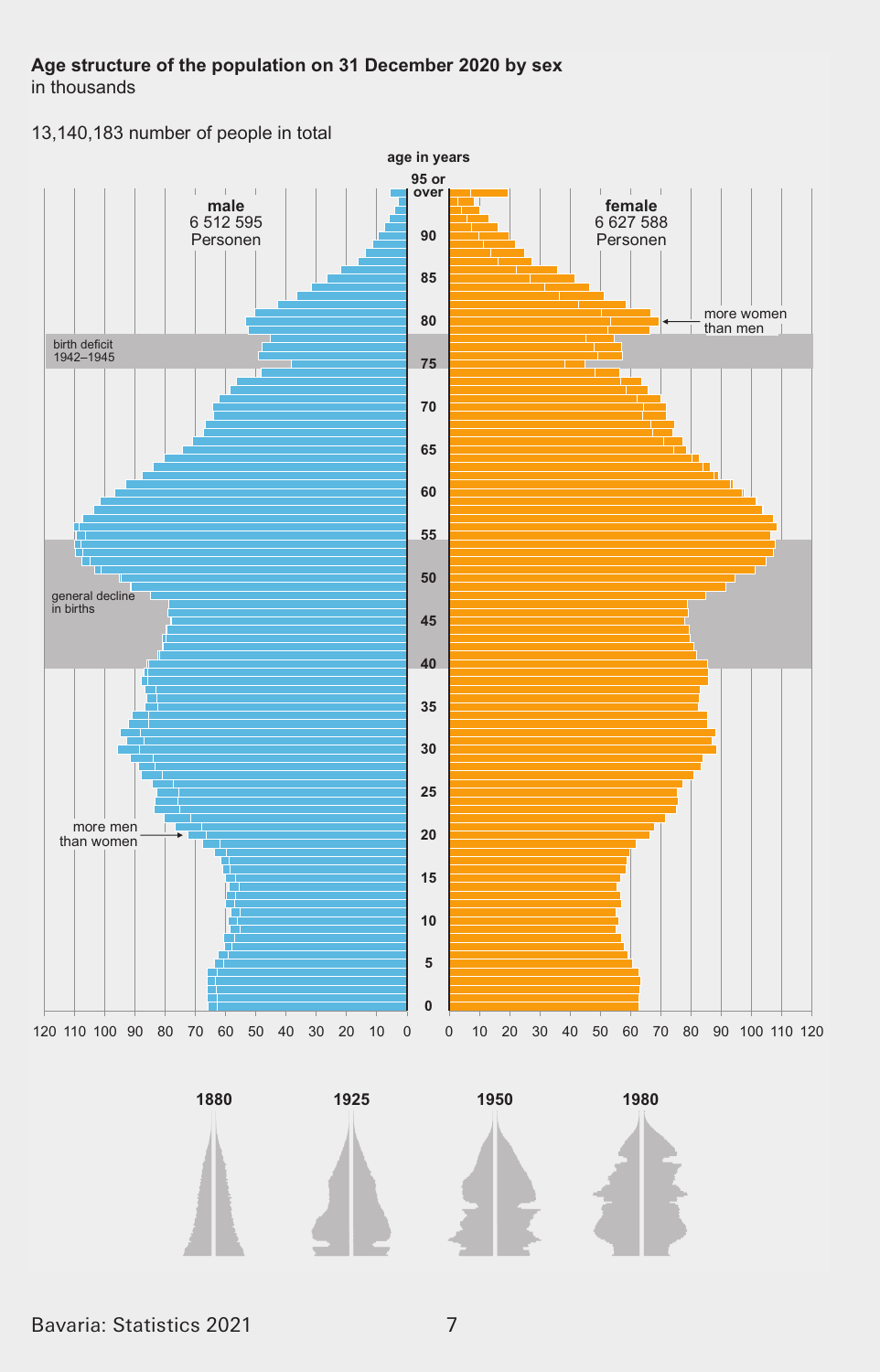| <b>Population dynamics</b>                              | Unit     | 2000    | 2010      | 2020      |
|---------------------------------------------------------|----------|---------|-----------|-----------|
| Marriages <sup>3</sup>                                  | quantity | 63,038  | 59.092    | 61.138    |
| Marriages per 1,000 inhabitants                         | quantity | 5.2     | 4.7       | 4.7       |
| Divorces <sup>4</sup>                                   | quantity | 27,250  | 26,807    | 21,484    |
| Divorces per 1,000 inhabitants                          | quantity | 2.2     | 2.1       | 1.6       |
| Live births                                             | quantity | 120,765 | 105.251   | 128.764   |
| Live births per 1,000 inhabitants                       | quantity | 9.9     | 8.4       | 9.8       |
| Deaths                                                  | quantity | 118,846 | 123,089   | 143,367   |
| Deaths per 1,000 inhabitants                            | quantity | 9.8     | 9.8       | 10.9      |
| Surplus of births or deaths respectively $(-)$ quantity |          | 1,919   | $-17,838$ | $-14,603$ |
| Immigration across the state border                     | quantity | 289,307 | 258,314   | 323.001   |
| Emigration across the state border                      | quantity | 215,938 | 212,699   | 289,763   |
| Immigration surplus                                     | quantity | 73.369  | 45.615    | 33,238    |
| Naturalisations                                         | quantity | 20.622  | 12.021    | 20.192    |

3 2020 including same sex marriages. 4 2020 including same sex divorces.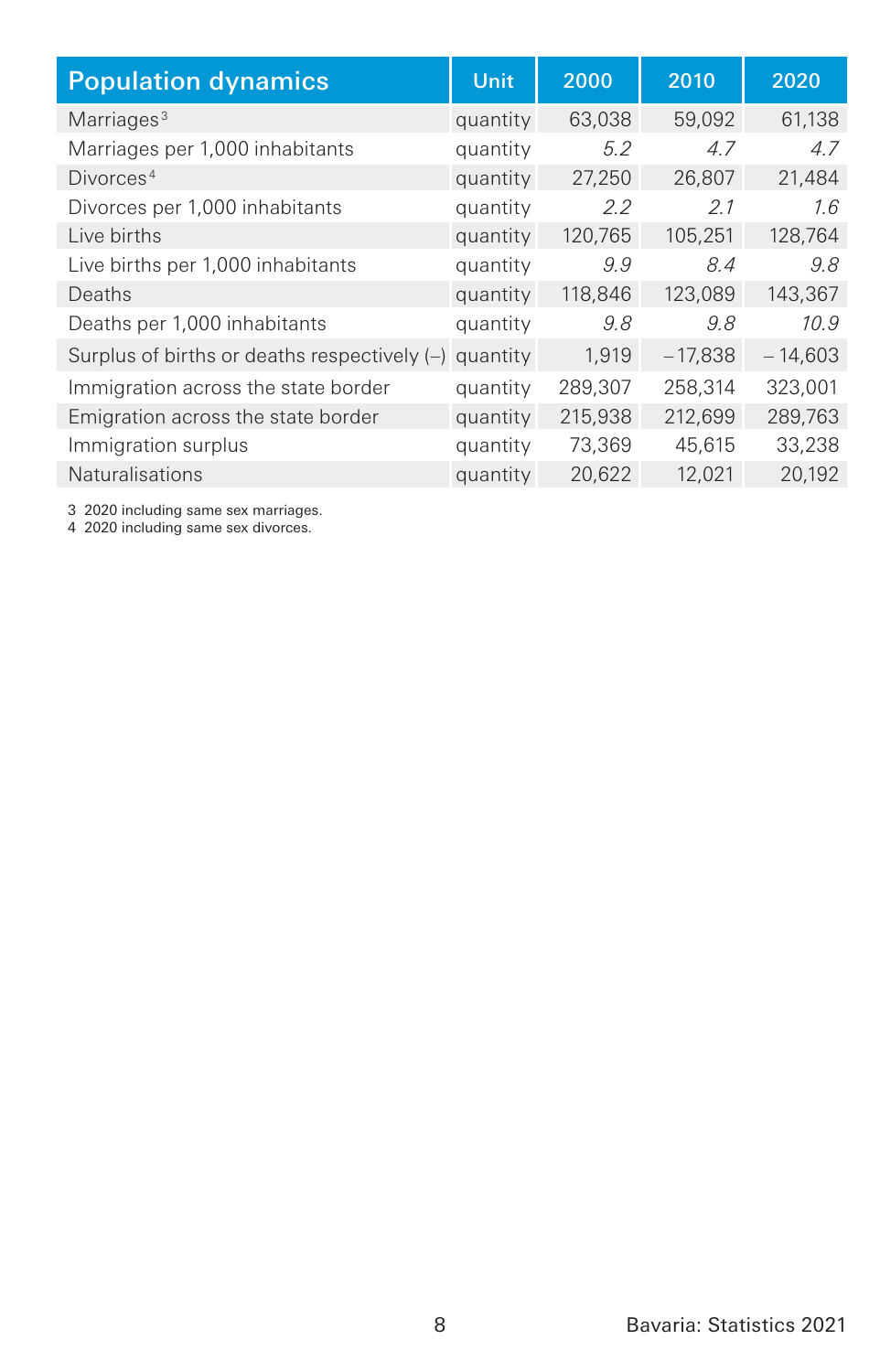#### **/iYe Eirths and deaths since 12**

in thousands





#### **Marriages and divorces since 1952**

 $1)$  Year of the marriage law reform.

 $^{\prime\prime}$  rear or the marnage law reform.<br><sup>2)</sup> In connection with the complete revision of the order on the collection of statistical data in family matters as of 1 September 2009 in the course of the Voluntary Jurisdiction Reform Act and the conversion of the branch office automation system at the reporting offices, the divorce statistics of 2009 in Bavaria are expected to show an under-recording of an estimated 1,900 cases.

of 2009 in Bavaria are expected to show an under-recording of an estimated 1,900 cases.<br><sup>3)</sup> Prom the 2018 reporting year including same sex marriages and from the 2019 reporting year including marriages of people of diver

 $5)$  Excluding marriages dissolved by annulment of a void marriage or a voidable marriage.

#### **Naturalisations 2020**

#### **Expanding nach \*escondist nach \*escondist nach \*eschlieung nach \*eschließe \*eschließe \*eschließe \*eschließe \*eschließe \*eschließe \*eschließe \*eschließe \*eschließe \*eschließe \*eschließe \*eschließe \*eschließe \*eschließe \*es**

in percent



#### **by duration of stay** in percent

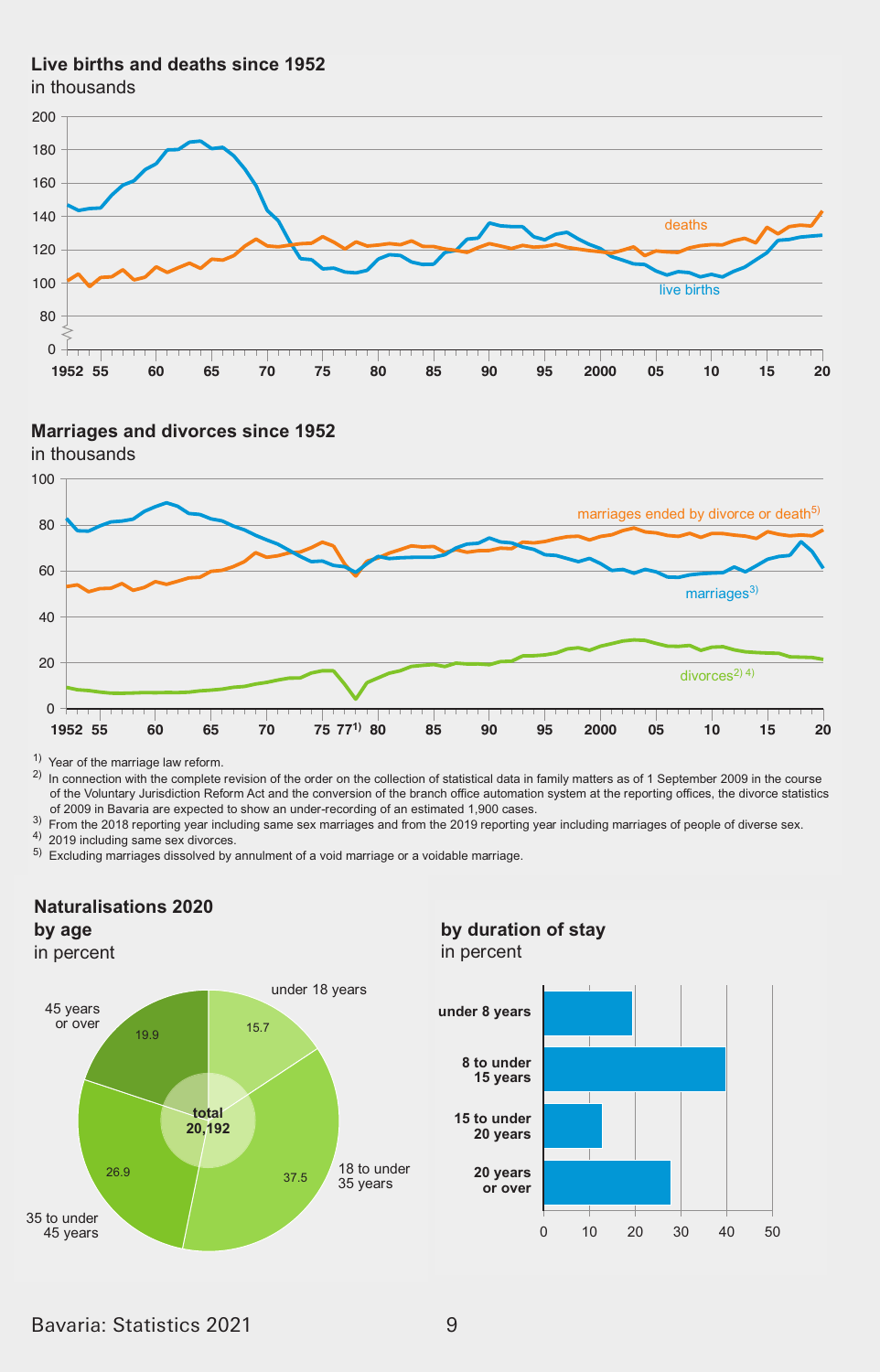| <b>Public healthcare</b>                                                 | Unit     | 2000   | 2010   | 2020   |
|--------------------------------------------------------------------------|----------|--------|--------|--------|
| Professional doctors in private practice<br>on 31 December <sup>5</sup>  | quantity | 21,417 | 24,478 | 28,263 |
| Professional dentists in private practice<br>on 31 December <sup>6</sup> | quantity | 8,323  | 9,924  | 11,642 |
| Public pharmacies on 31 December                                         | quantity | 3,431  | 3,430  | 3,020  |
| Hospitals on 31 December                                                 | quantity | 406    | 373    | .      |
| hospital beds <sup>7</sup>                                               | quantity | 83,484 | 75,789 | .      |
| full-time doctors <sup>8</sup>                                           | quantity | 16,740 | 22,747 | .      |
| nurses                                                                   | quantity | 61,836 | 62,171 | .      |
| Deaths caused by  per 100,000 inhabitants                                |          |        |        |        |
| Diseases of the circulatory system<br>in total <sup>9</sup>              | quantity | 467.0  | 412.1  |        |
| Malignant neoplasms                                                      | quantity | 243.6  | 244.1  | .      |
| Diseases of the respiratory system                                       | quantity | 59.4   | 67.4   | .      |
| Diseases of the digestive system                                         | quantity | 45.7   | 49.9   | .      |
| Accidents of all kinds                                                   | quantity | 24.9   | 18.2   | .      |
| Suicide                                                                  | quantity | 16.1   | 14.1   | .      |

5 Figures of the Bayerische Landesärztekammer (Bavarian State Medical Association) from 2000.

6 Figures of the Bayerische Landeszahnärztekammer (Bavarian State Dental Association) from 2000;

these membership statistics have been revised and may therefore dier from previous publications.

7 Annual average in each case.

8 Including dentists.

9 Due to the revision of the classification of causes of death the definition of these items has changed several times.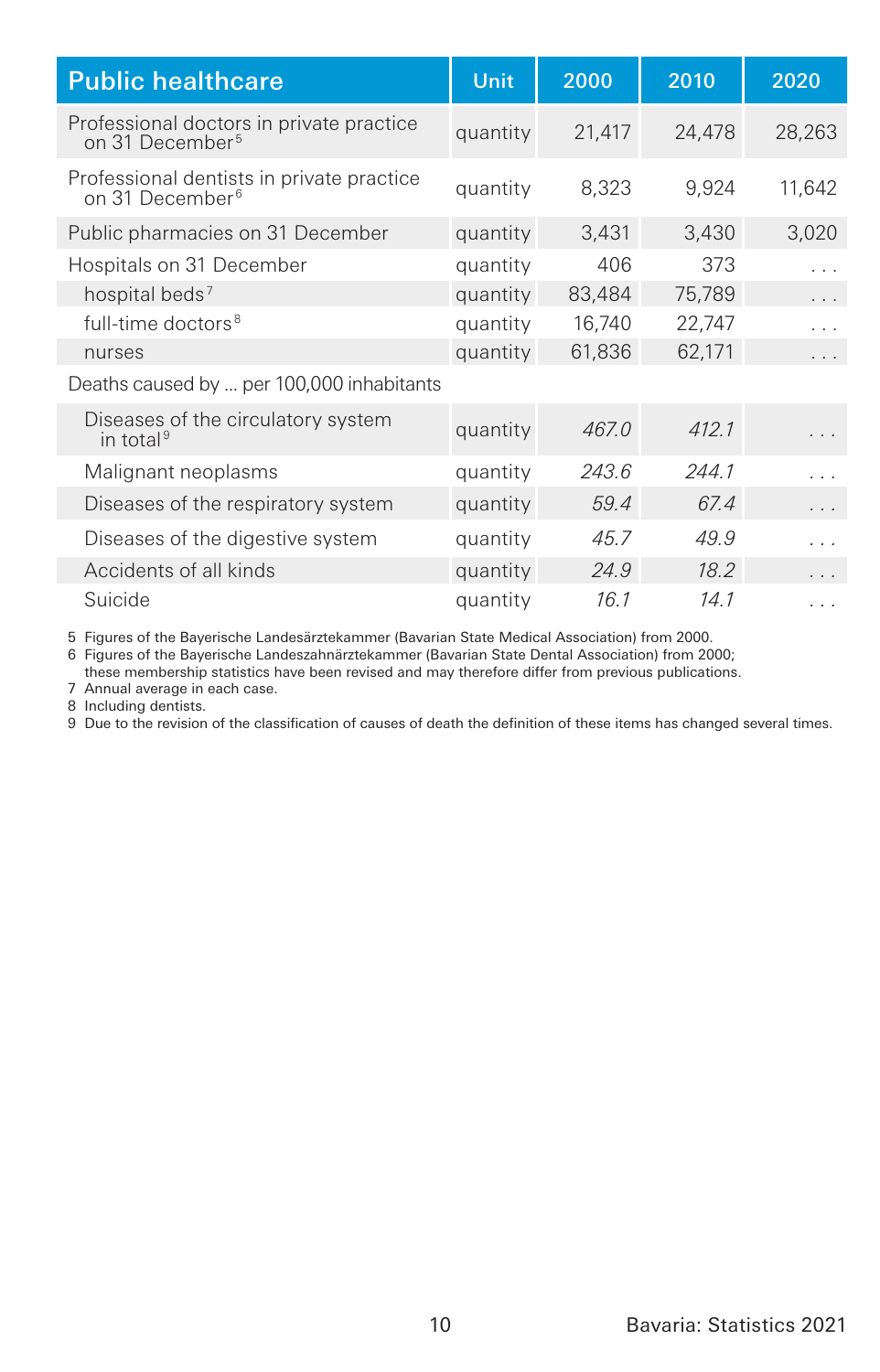# Beds set up in general hospitals since 2000

per 10,000 inhabitants



Doctors in private practice since 2000





#### Mortality 2019 by selected causes of death

Deaths per 100,000 inhabitants of one sex

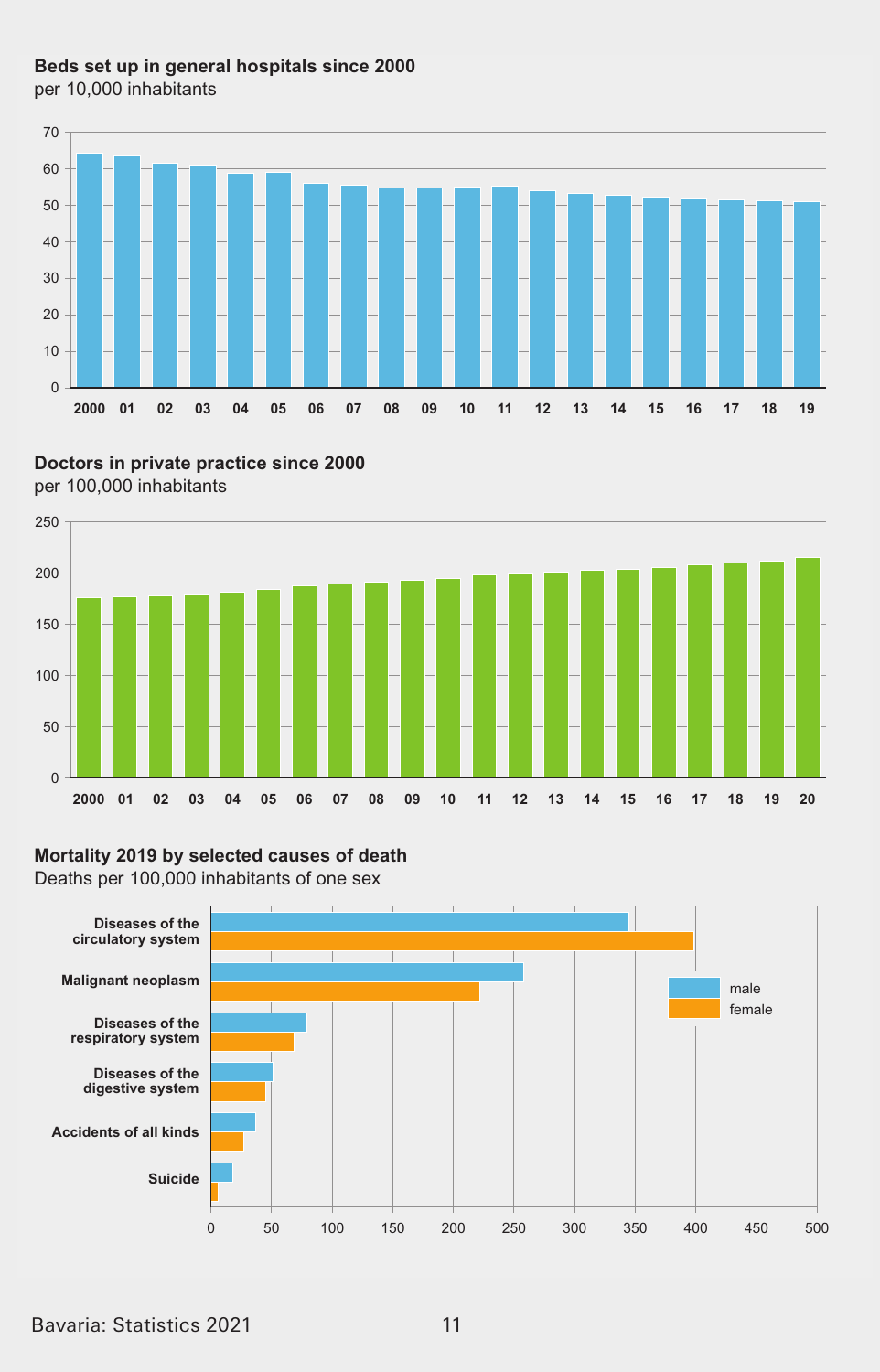| <b>Education and culture</b>                                  |                                                                                            | Unit     | 2000    | 2010    | 2020    |
|---------------------------------------------------------------|--------------------------------------------------------------------------------------------|----------|---------|---------|---------|
|                                                               | schools                                                                                    | quantity | 2,858   | 3,166   | 3,289   |
| Volksschulen <sup>10</sup><br>on 1 October                    | schoolchildren                                                                             | quantity | 858,128 | 665,334 | 636,972 |
|                                                               | teaching staff                                                                             | quantity | 48,088  | 44,185  | 44,550  |
|                                                               | schools                                                                                    | quantity | 335     | 368     | 379     |
| Realschulen <sup>11</sup><br>on 1 October                     | schoolchildren                                                                             | quantity | 166,902 | 242,516 | 214,286 |
|                                                               | teaching staff                                                                             | quantity | 10,194  | 14,271  | 15,605  |
|                                                               | schools                                                                                    | quantity | 400     | 413     | 433     |
| Gymnasien <sup>12</sup><br>on 1 October                       | schoolchildren                                                                             | quantity | 322,056 | 387,761 | 314,712 |
|                                                               | teaching staff                                                                             | quantity | 21,779  | 26,367  | 25,382  |
|                                                               | schools                                                                                    | quantity | 235     | 228     | 228     |
| Berufsschulen <sup>13</sup><br>on 20 October                  | schoolchildren                                                                             | quantity | 298,008 | 285,106 | 257,388 |
|                                                               | teaching staff                                                                             | quantity | 8.195   | 8,068   | 8,788   |
| Total number of students in higher<br>education <sup>14</sup> |                                                                                            | quantity | 213,301 | 287,432 | 404,705 |
| of which universities                                         |                                                                                            | quantity | 150,814 | 189,270 | 250,398 |
| art colleges                                                  |                                                                                            | quantity | 3,046   | 3,299   | 3,675   |
|                                                               | universities of applied sciences<br>(including universities of<br>administrative sciences) | quantity | 58,788  | 94,277  | 150,063 |

10 Schools including years 1–9 (from 2012 primary schools and schools including years 5–9 or 5–10 but excluding Gymnasien)

11 Secondary schools including years 5–10 (excluding Gymnasien). Including Realschulen for special educational needs.

12 Grammar schools (years 5–13)

13 Vocational schools. Up to and including 2002 data as of 15 October; including Berufsschulen for special educational needs.

14 In the winter semester; including double enrolment.

| <b>Administration of justice</b>                  | Unit     | 2000    | 2010    | 2020    |
|---------------------------------------------------|----------|---------|---------|---------|
| Total number of final convictions                 | quantity | 145,903 | 125,229 | 116 980 |
| of which adults                                   | quantity | 120.749 | 102,980 | 103 383 |
| young people aged 18-20                           | quantity | 15,529  | 12,831  | 8694    |
| young people aged 14-17                           | quantity | 9.625   | 9.418   | 4903    |
| of which convictions for road traffic<br>offences | quantity | 43.798  | 29,801  | 29 145  |
| convictions excluding road<br>traffic offences    | quantity | 102.105 | 95.428  | 87835   |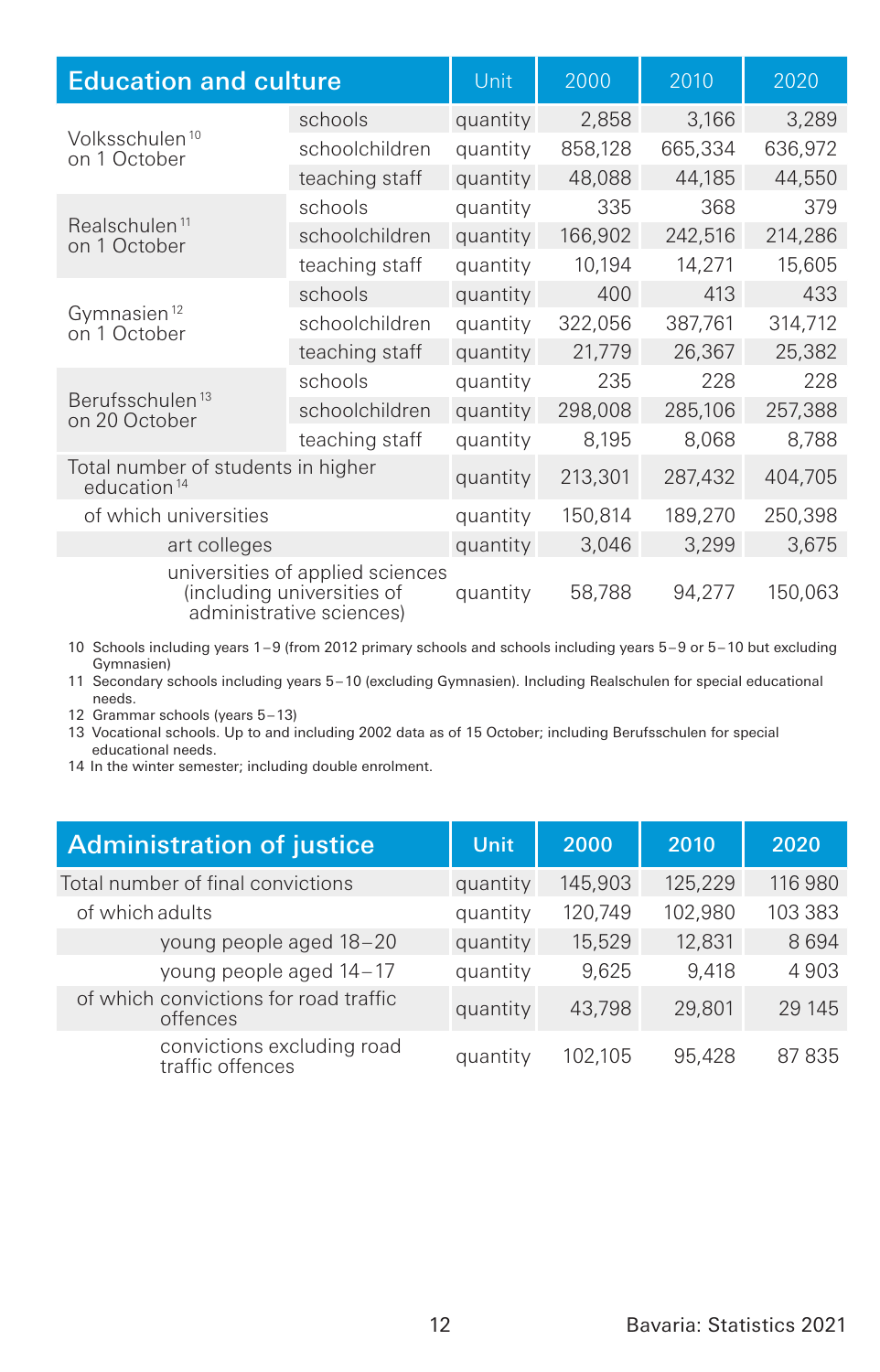#### **&hildcare and schoolchildren since 201011** 500

in thousands



<sup>2)</sup> Secondary schools (years 5–10 excluding grammar schools).

3) Secondary schools (years 5=9 or 5=10 excluding grammar schools).

#### **Students at Berufsschulen\* and in higher education since 2010/11**





\* Vocational schools.



#### **Convicted people since 2000**

in thousands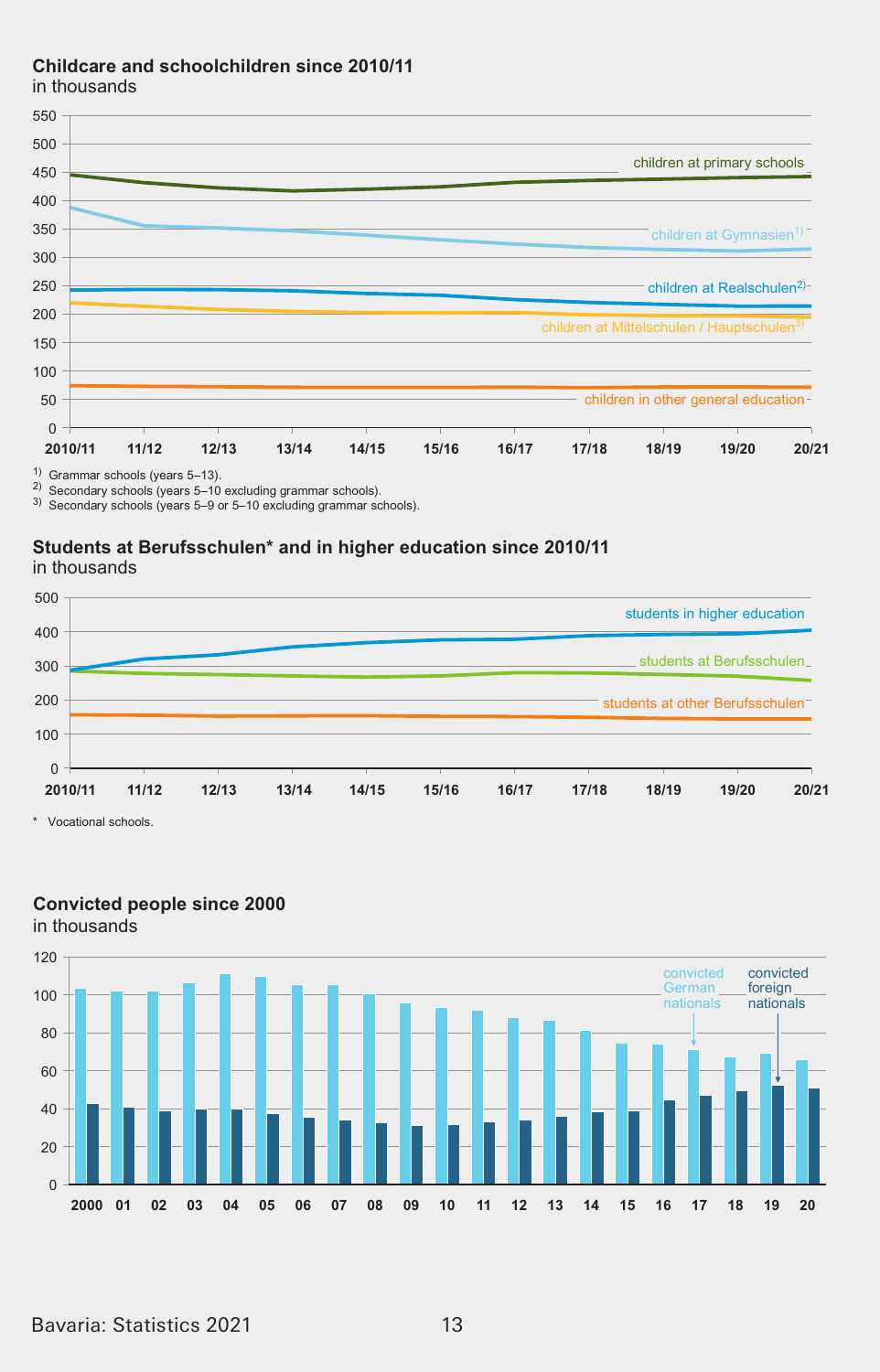| <b>Employment</b>                              | Unit          | 2000    | 2010    | 2020    |
|------------------------------------------------|---------------|---------|---------|---------|
| Total of people in work <sup>15</sup>          | 1,000         | 5,879   | 6,358   | .       |
| of which male                                  | 1,000         | 3,308   | 3,452   | .       |
| female                                         | 1,000         | 2,571   | 2,906   | .       |
| of which aged                                  |               |         |         |         |
| under 25 years                                 | $\frac{0}{0}$ | 12.7    | 11.8    |         |
| 25 to under 40 years                           | $\frac{0}{0}$ | 39.7    | 31.0    | .       |
| 40 to under 65 years                           | $\frac{0}{0}$ | 46.2    | 55.0    |         |
| 65 years or over                               | $\%$          | 1.4     | 2.2     |         |
| By professional status                         |               |         |         |         |
| Self-employed                                  | 1,000         | 682     | 769     | .       |
| Unpaid family workers                          | 1,000         | 100     | 72      | .       |
| Employees                                      | 1,000         | 5,097   | 5,518   | .       |
| Activity rate <sup>16</sup>                    |               |         |         |         |
| total                                          | $\frac{0}{0}$ | 50.9    | 53.1    |         |
| male                                           | $\frac{0}{0}$ | 58.5    | 58.8    |         |
| female                                         | $\frac{0}{0}$ | 43.7    | 47.7    | .       |
| Foreign workers in employment <sup>17</sup>    | 1,000         | 344     | 363     | 892     |
| Unemployed people <sup>18</sup>                | quantity      | 339,537 | 299,448 | 275,075 |
| Unemployment rate <sup>18,19</sup>             | $\frac{0}{0}$ | 6.3     | 4.5     | 3.6     |
| Total of jobs registered <sup>18</sup>         | quantity      | 89,588  | 50,333  | 100,066 |
| People on a job retention scheme <sup>18</sup> | quantity      | 7,146   | 89,750  | 545,717 |

15 Results of the microcensus.

16 Proportion of all economically active people within the total population.

17 Employees subject to social insurance contributions on 30 June.

18 Annual average in each case.

19 Unemployed people as a percentage of the employed civilian labour force or, from 2003, as a percentage of all civilian labour force.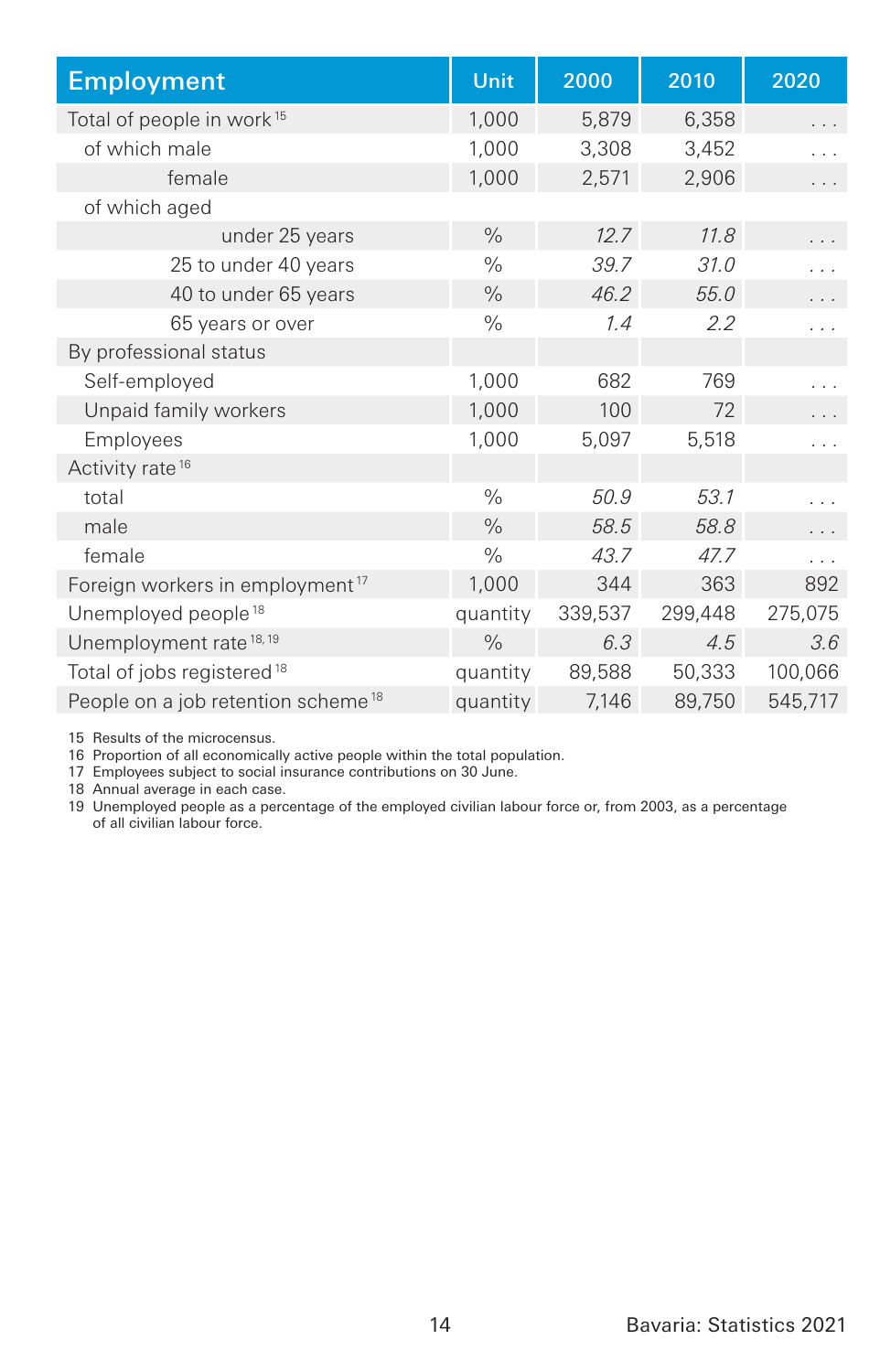#### People in work 1970, 1987 and 2019 by occupational status **In percent** and 201 Extendion and 201 Extendion and 201 Extendion and 201 Extendion and 201 Extendion and 201

0 20 40 60 80  $100$   $\overline{ }$  $44.1$   $40.9$  $26.5$  37.8 7.3 10.2  $8.7$ 21.1 63.4 4.9  $10.2$ <br> $0.4$ .<br>ጋ.ፍ  $11.9$  10.0 **27 May 1970<sup>1)</sup> 25 May 1987<sup>1)</sup>** self-employed people unpaid family workers civil servants employees manual workers 26.5 3.8 10.2 8.  $\begin{array}{|c|c|c|}\n\hline\n\text{2.6} \\
\hline\n\text{10.2} & \text{8.7}\n\end{array}$ 26.5 3.8 10.2 8.  $2019^{2}$ 10.2  $\qquad \qquad 8.7$ **3eoSle in Zorn 10 in Zorn 10 in Zorn 10 in Zorn 10 in Zorn 10 in Zorn 10 in Zorn 10 in Zorn 10 in Zorn 10 in Z** in percent

 $\frac{1}{2}$  Census.

2) Microcensus, people in work excluding people in training.

# Unemployed people and jobs registered since 1996\*

in thousands **Unexuality Unexuality** *Unexuality* **<b>***MoEs registered since 1999* 



**Example 3** averages. **1 8 2000 01 02 03 0 0 0 0 08 0 10 11 12 13 1 1 1 1 18 1 20**

Unemployment rate since 1996<sup>\*</sup>

in percent



\* Annual averages; percentage of unemployed people as compared with total of employed civilian labour force or as a percentage of the respective part of employed civilian labour force.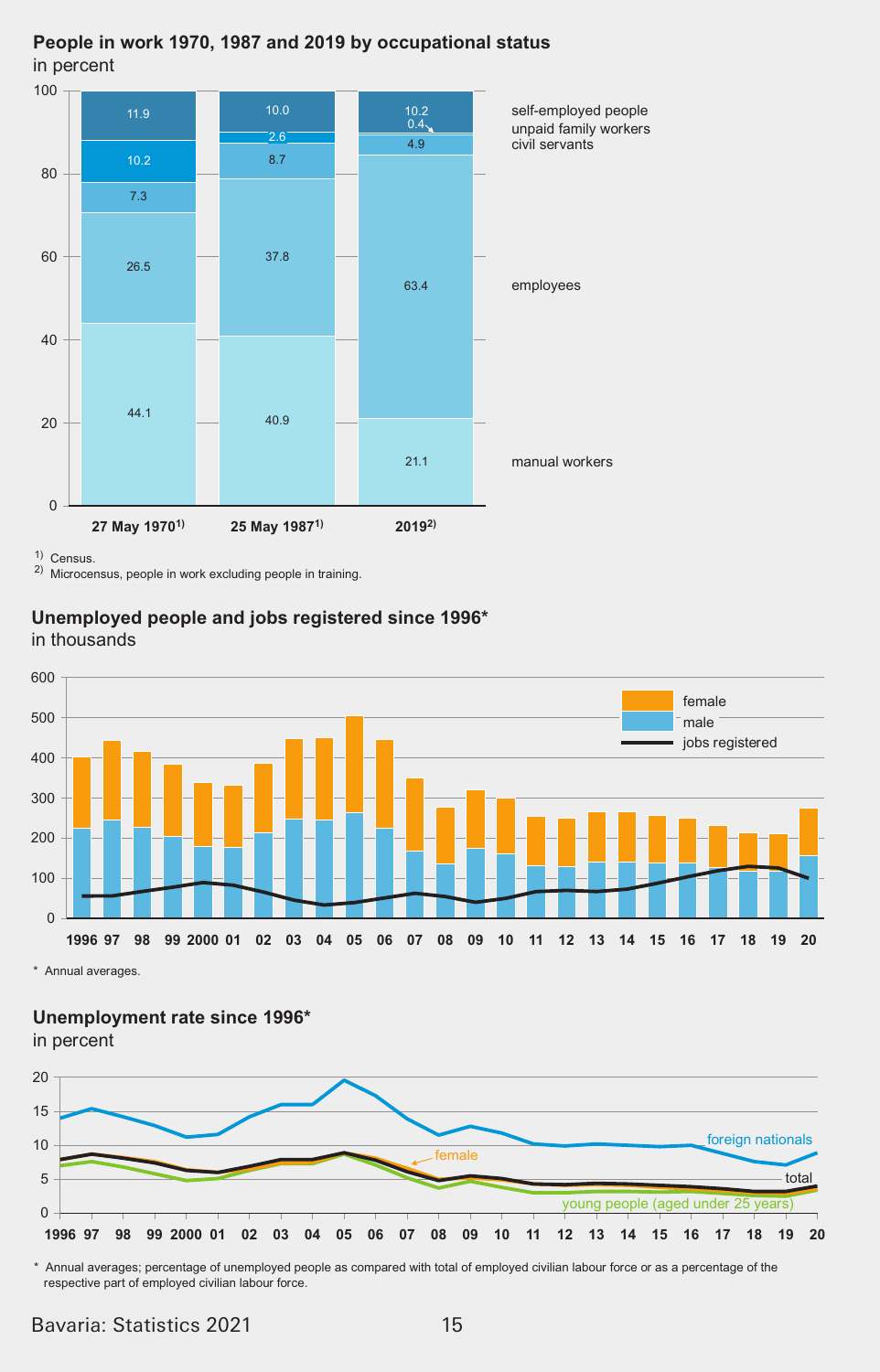| <b>Agriculture and forestry</b>                                                                                        | Unit      | 2000     | 2010   | 2020   |
|------------------------------------------------------------------------------------------------------------------------|-----------|----------|--------|--------|
| Agricultural holdings with an agricultural<br>area used (AAU) of 2 ha minimum:<br>from 2010: all agricultural holdings | quantity  | 149.0571 | 97.735 | 84,217 |
| including an AAU of                                                                                                    |           |          |        |        |
| 2 to under<br>$5$ ha/<br>from 2010 under<br>5 <sub>ha</sub>                                                            | quantity  | 23,112   | 4,035  | 2,553  |
| 5 to under 10 ha                                                                                                       | quantity  | 29,684   | 17,435 | 15,789 |
| 10 to under 20 ha                                                                                                      | quantity  | 38,317   | 27,334 | 22,120 |
| 20 to under 50 ha                                                                                                      | quantity  | 44,918   | 30,968 | 24,224 |
| 50 to under 100 ha                                                                                                     | quantity  | 11,050   | 13,906 | 13,977 |
| 100 ha or over                                                                                                         | quantity  | 1.976    | 4,057  | 5.554  |
| Agricultural area used total                                                                                           | 1,000 ha  | 3,279    | 3,137  | 3,108  |
| of which permanent pasture                                                                                             | 1.000 ha  | 1.169    | 1.071  | 1,071  |
| arable land                                                                                                            | 1,000 ha  | 2,092    | 2.052  | 2,023  |
| including cornfields                                                                                                   | 1,000 ha  | 1,216    | 1,168  | 1,058  |
| Crop harvest<br>(with grain maize and Corn-Cob-Mix)                                                                    | 1.000t    | 7,667    | 7,274  | 7,964  |
| Potato harvest                                                                                                         | 1.000t    | 2.417    | 1.648  | 1.911  |
| Sugar beet harvest                                                                                                     | 1,000t    | 5,183    | 4,253  | 5,308  |
| Vegetable harvest                                                                                                      | 1,000t    | 373      | 487    | 611    |
| Fruit harvest in commercial fruit<br>production (tree fruit only)                                                      | 1.000t    | 49       | 38     | 47     |
| Grape must harvest                                                                                                     | 1,000 hl  | 480      | 354    | 268    |
| Livestock of cattle<br>(3 May 2000, 1 March 2010)                                                                      | 1.000     | 3.977    | 3,356  | 2,963  |
| including dairy cows                                                                                                   | 1.000     | 1.416    | 1.244  | 1,118  |
| Pigs                                                                                                                   | 1,000     | 3,731    | 3,654  | 3,070  |
| Sheep                                                                                                                  | 1.000     | 479      | 388    | 313    |
| Cow's milk production <sup>20</sup>                                                                                    | 1,000t    | 7.650    | 7.759  | 8,233  |
| Total slaughter quantity <sup>21</sup>                                                                                 | 1,000t    | 868      | 847    | 773    |
| of which beef (excluding veal)                                                                                         | 1,000t    | 366      | 314    | 314    |
| pork                                                                                                                   | 1.000t    | 493      | 528    | 455    |
| Poultry meat <sup>22</sup>                                                                                             | 1,000t    | 63       | 138    | 191    |
| Production of table eggs <sup>23</sup>                                                                                 | mill.pcs. | 921      | 844    | 1.077  |

20 From 2010 figures of the Federal Agency for Agriculture and Food. 2010 cow, goat, sheep and buffalo milk.

21 Meat production from commercial slaughtering (excluding poultry meat) of animals of domestic and foreign origin.

22 From 2010 figures of the Federal Statistical Office; all poultry slaughterhouses with approval in accordance with EC hygiene legislation. Until 2009 poultry slaughterhouses with a slaughtering capacity of 2,000 animals minimum per month.

23 In companies with 3,000 places for hens minimum excluding poultry breeding and reproduction.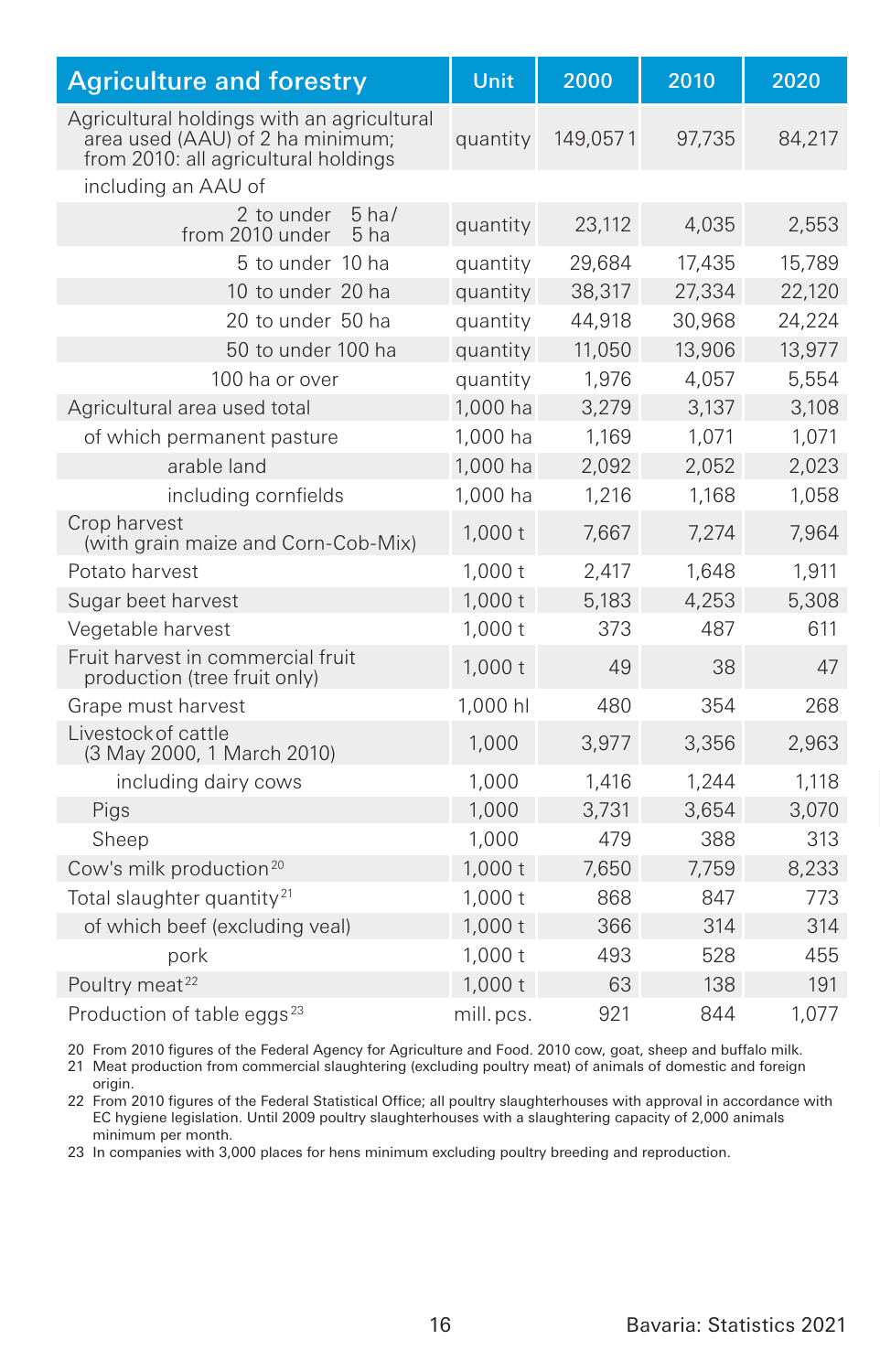#### Structure of agricultural holdings 1999, 2010<sup>\*</sup> und 2020<sup>\*</sup> **EXECUTE:** Singh continuous continuous continuous continuous by size classes of agricultural area used (AAU)



\* From 2010 agricultural holdings will only be registered from 5 ha AAU or from other minimum units defined<br>in the Agricultural Statistics Act (e.g. from 0.30 ha of special crops).





 200 on 3 0ay; from 2010 on 1 0arch. 2007 on 3 May; from 2010 on 1 March.

# Agricultural area used (AAU) 2020

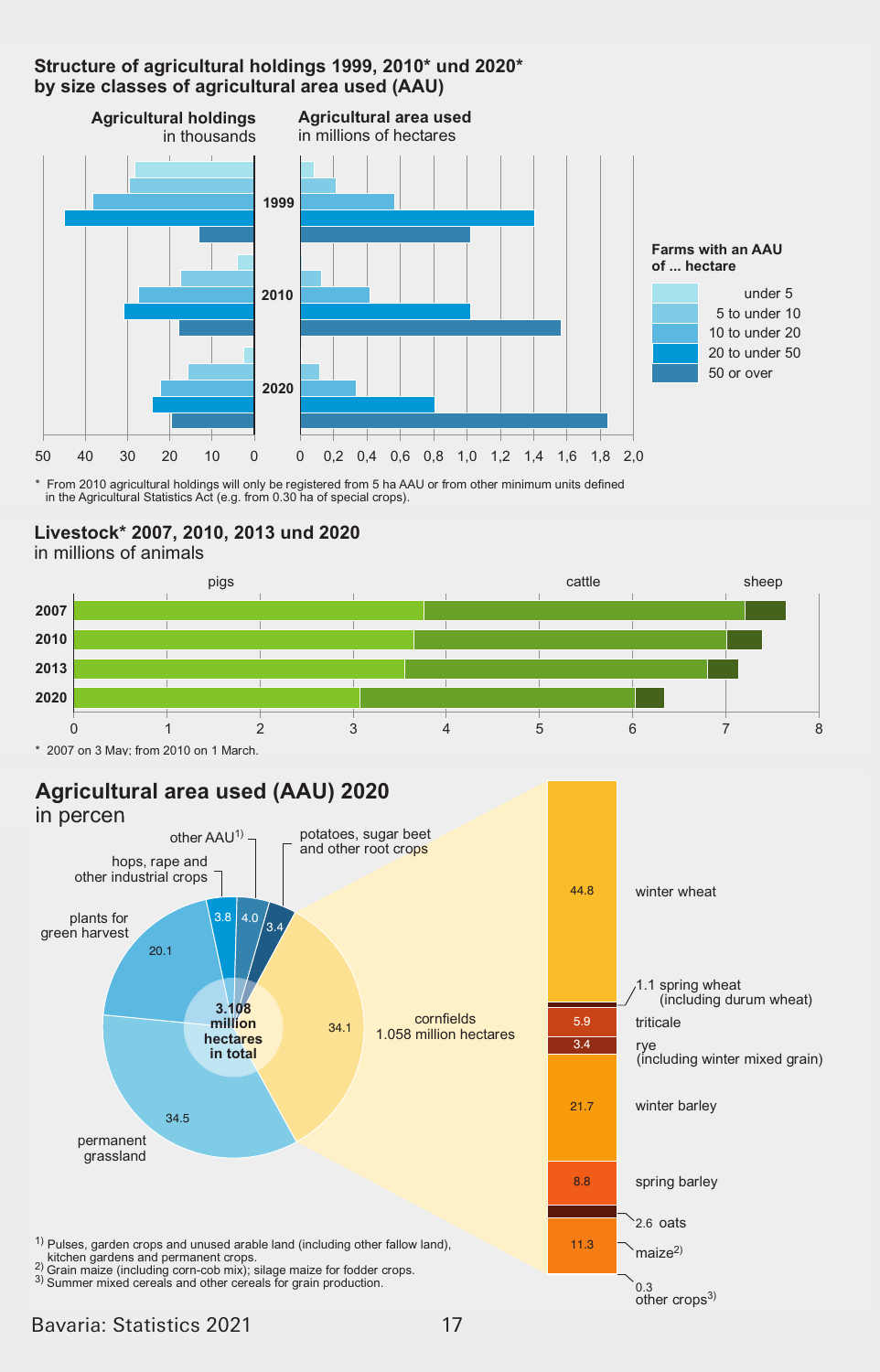| <b>Manufacturing industry</b>                                 | Unit             | 2000               | 2010                | 2020                 |
|---------------------------------------------------------------|------------------|--------------------|---------------------|----------------------|
| Manufacturing, mining and quarrying <sup>24</sup>             |                  |                    |                     |                      |
| Companies                                                     | quantity         | 8,057              | 7.134               | 7.903                |
| Total number of workers                                       |                  | quantity 1,207,466 |                     | 1,138,089 1,299,507  |
| including                                                     |                  |                    |                     |                      |
| intermediate goods producers                                  | quantity         | X                  | 395,391             | 459,996              |
| capital goods producers                                       | quantity         | X                  | 517,761             | 603,109              |
| durable goods producers                                       | quantity         | X                  | 41.955              | 42.438               |
| consumer goods producers                                      | quantity         | X                  | 181,099             | 192,108              |
| Gross fees                                                    | mill. $\in$      | 43.038             | 48.083              | 68.713               |
| Total turnover (excluding VAT)                                | mill. $\epsilon$ | 246,619            | 309.984             | 348.781              |
| including                                                     |                  |                    |                     |                      |
| intermediate goods producers                                  | mill. $\epsilon$ | $\times$           | 84,336              | 97,120               |
| capital goods producers                                       | mill. $\epsilon$ | $\times$           | 170,458             | 194,811              |
| durable goods producers                                       | mill. $\epsilon$ | X                  | $\bullet$           |                      |
| consumer goods producers                                      | mill. $\epsilon$ | X                  | 36,130              | 42,383               |
| including foreign sales                                       | $\frac{0}{0}$    | 40.3               | 51.4                | 53.5                 |
| <b>Construction industry (all companies)</b>                  |                  |                    |                     |                      |
| Companies end of June                                         | quantity         | 15,408             | 13,446              | 13,516               |
| People working at the end of June                             | quantity         | 180,788            | 128,541             | 168,849              |
| Hours worked in June                                          | 1,000            | 18,868             | 14,519              | 17,558               |
| Pay in June                                                   | mill. $\epsilon$ | 395                | 306                 | 512                  |
| Construction turnover in the previous<br>year (excluding VAT) | mill. $\epsilon$ | 17,475             | 15,491              | 26,480               |
| <b>Energy Industry</b>                                        |                  |                    |                     |                      |
| Total of final energy consumption                             | <b>TJ</b>        |                    | 1,371,207 1,404,879 |                      |
| including consumption of                                      |                  |                    |                     |                      |
| coals                                                         | T.J              | 24.852             | 16,807              |                      |
| petroleum products                                            | TJ               | 732,527            | 618,889             |                      |
| gases                                                         | TJ.              | 279,478            | 300,011             |                      |
| electricity                                                   | TJ.              | 260,382            | 296,338             | $\ddot{\phantom{0}}$ |
| other energy sources                                          | T.J              | 73,966             | 172,833             | .                    |

24 Mining and manufacturing (including craft industries) of enterprises with 20 or more workers. For companies, workers monthly average. From 2007 as of September. From 2009 according to Classification of Economic Activities 2008.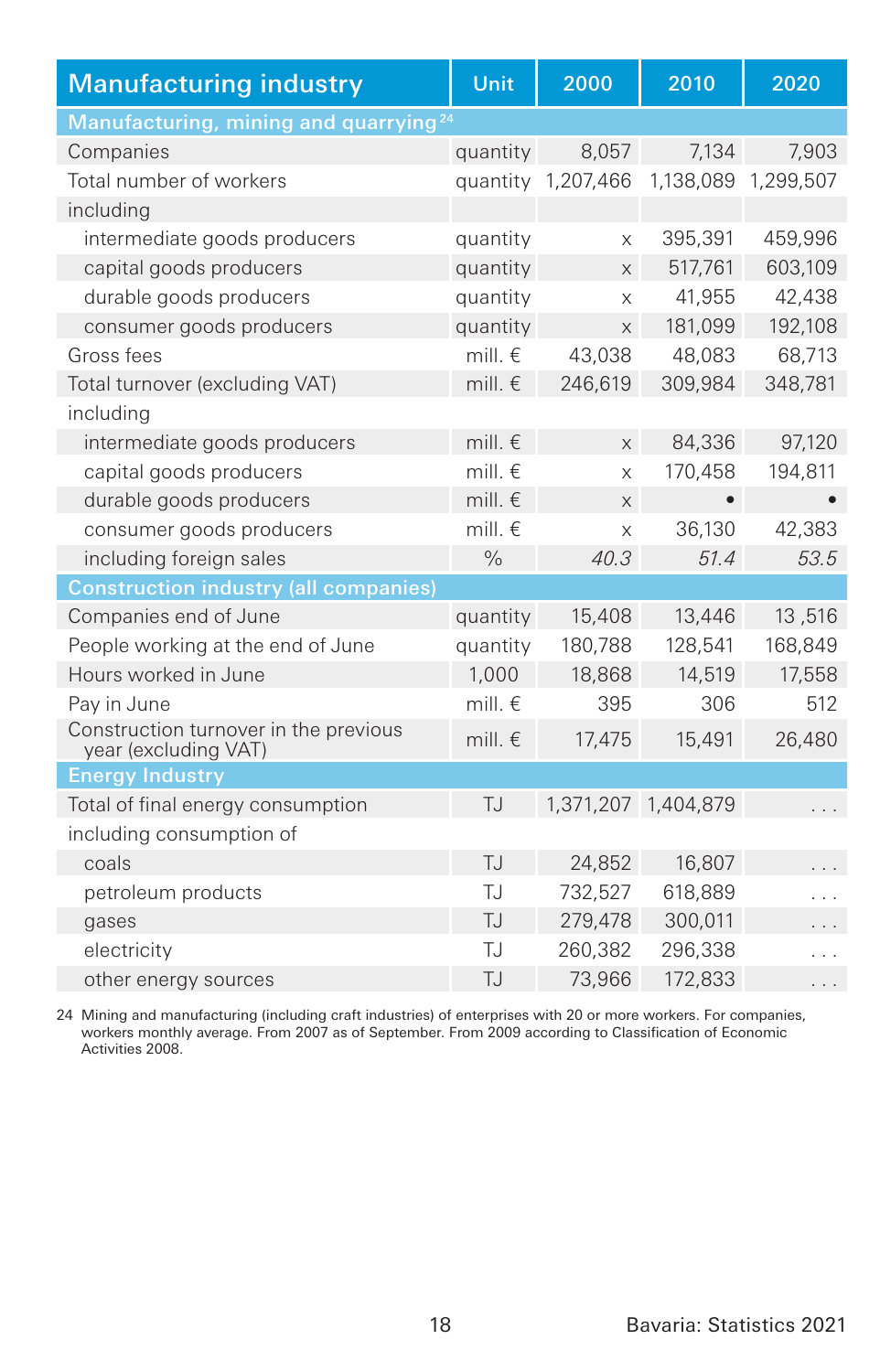#### New orders for manufacturing in 2019 and 2020

Volume Index, 2015 ≙ 100



Manufacturing, mining and quarrying 2019 and 2020 Index by calendar month,  $2015 \triangleq 100$ 





Turnover\* and people employed in construction in 2019 and 2020 monthly average, 2015 ≙ 100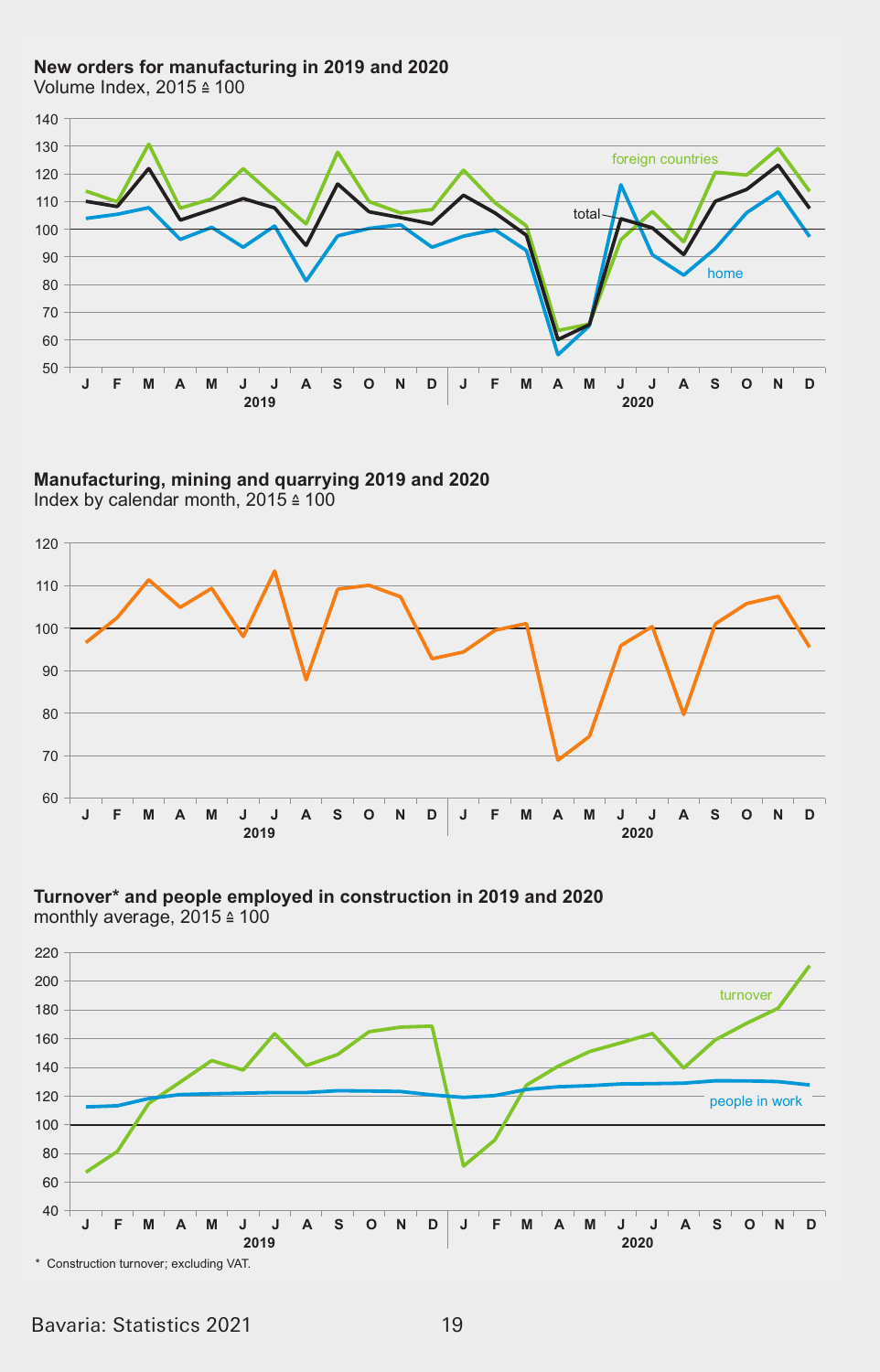| <b>Construction and housing</b>                                      | Unit     | 2000               | 2010                         | 2020      |
|----------------------------------------------------------------------|----------|--------------------|------------------------------|-----------|
| Residential buildings completed<br>(new constructions) <sup>25</sup> | quantity | 38,190             | 17.392                       | 25,449    |
| of which buildings with<br>one flat                                  | quantity | 29,792             | 14,518                       | 19,701    |
| two flats                                                            | quantity | 5,177              | 1,520                        | 2,395     |
| three or more flats <sup>25</sup>                                    | quantity | 3,211              | 1.354                        | 3.353     |
| Total of completed flats                                             | quantity | 74,366             | 33,137                       | 64,013    |
| of which flats with 1 or 2 rooms                                     | quantity | 6,035              | 3.979                        | 16,743    |
| 3 or 4 rooms                                                         | quantity | 24,062             | 9,987                        | 23,691    |
| 5 rooms or more                                                      | quantity | 44,269             | 19,171                       | 23,579    |
| Total of residential buildings<br>on 31 December <sup>26</sup>       |          |                    | quantity 2,687,868 2,934,602 | 3,112,961 |
| Total of flats on 31 December <sup>27</sup>                          |          | quantity 5,577,859 | 6,027,400                    | 6.549.811 |
| of which flats with 1 or 2 rooms                                     | quantity | 527,518            | 562,588                      | 911.351   |
| 3 or 4 rooms                                                         |          | quantity 2,484,597 | 2,616,670                    | 2.694.417 |
| 5 rooms or more                                                      |          | quantity 2,565,744 | 2,848,142 2,944,043          |           |

25 Including dormitories. 26 2020 including dormitories. 27 2020 including flats indormitories.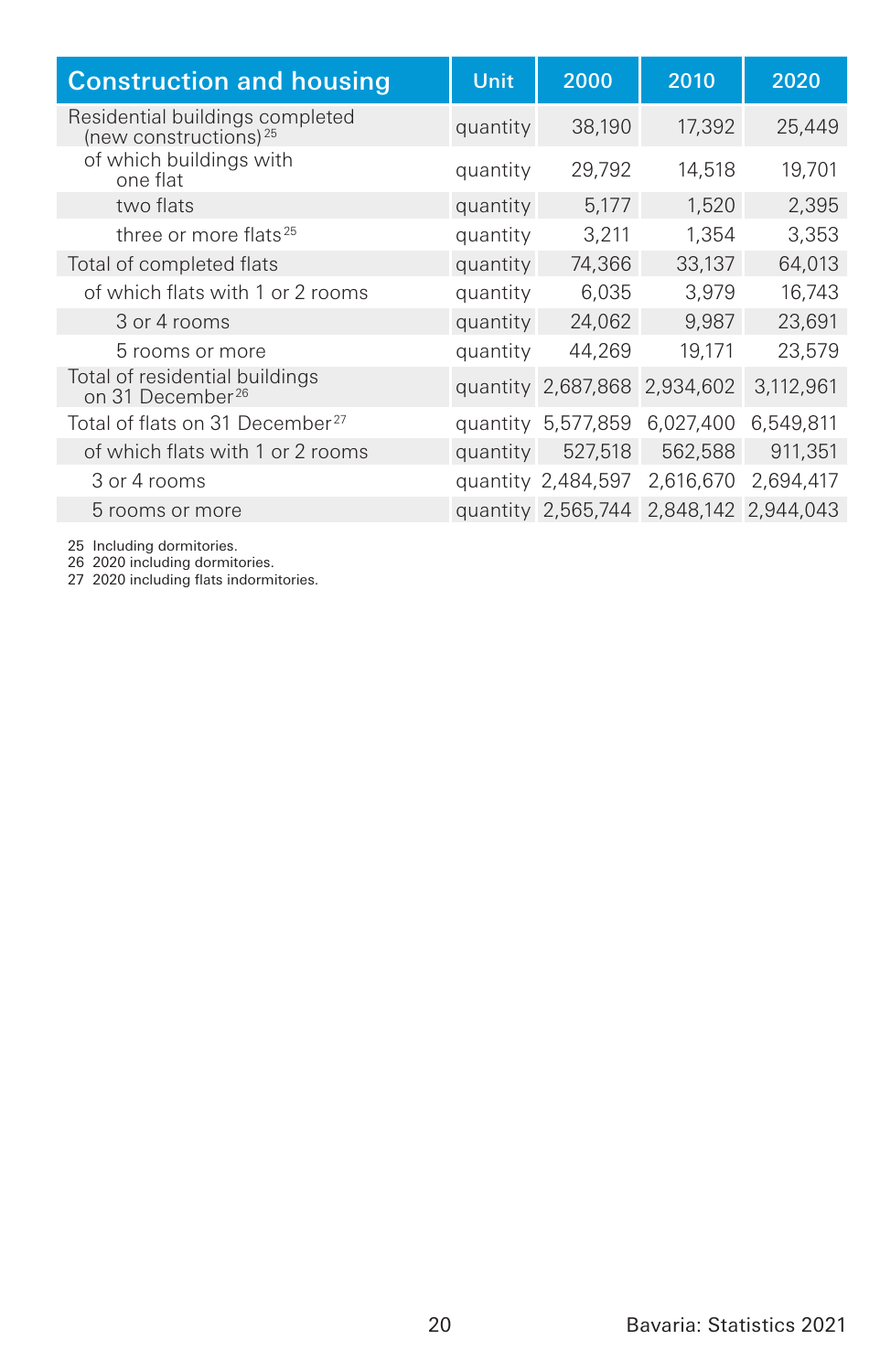#### Building permits for dwellings\* in administrative districts 2020 per 1,000 inhabitants\*\*



Including flats under the permit exemption procedure Residents as of Dezember 31, 2020, based on the 2011 census

Flats\* completed since 1976



Total\* of residential buildings and dwellings since 1950

**Residential buildings Flats** in percent in millions in percent 100  $3.5$ 100  $\overline{3}$  $80$  $80$  $25$ 60 60  $\overline{2}$  $1.5$ 40 40  $\overline{1}$  $20$  $20$  $0<sub>5</sub>$  $\sim$  $\Omega$ 1950 61 68 87 2011 12  $14$ 16 18 20 1950 61 68 87 2011 12  $14$ Residential buildings with ... flat(s) Flats with ... rooms  $\overline{1}$  $\vert$  2  $\overline{\phantom{a}}$  3 or more  $1$  oder  $2$  $3$  oder 4

\* Results of the census of buildings and housing of 1950, 1961, 1968 and 25 May 1987; from 2011 updating of the inventory on the basis of the final results of the 2011 census of buildings and housing.

in millions

 $\overline{7}$ 

6

 $\overline{a}$ 

 $\overline{A}$ 

 $\overline{3}$ 

 $\overline{c}$ 

 $\overline{1}$ 

 $\Omega$ 

 $5 \text{ or more}$ 

16 18 20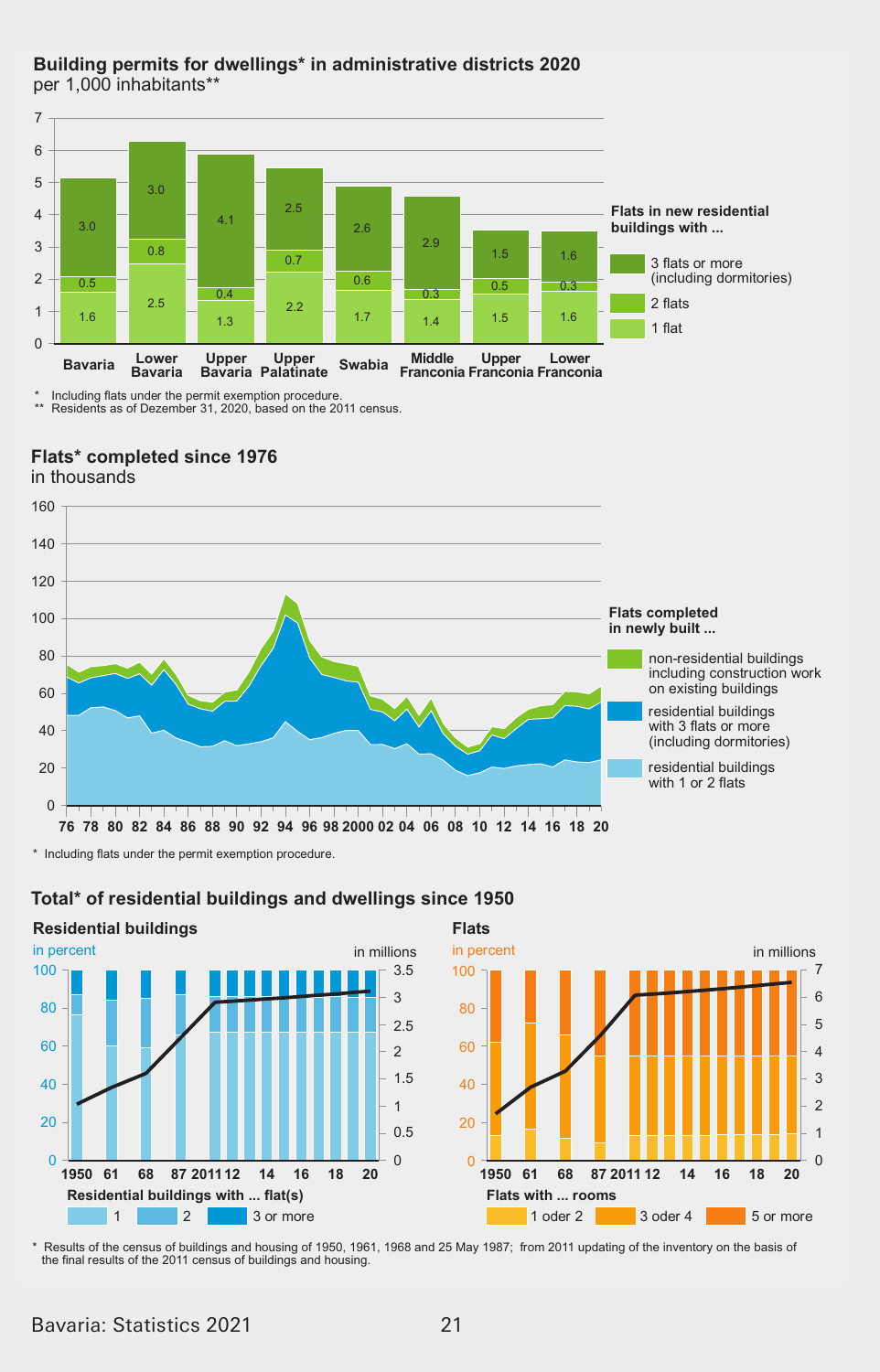| <b>Trade and hospitality</b>                 | Unit             | 2000      | 2010     | 2020    |  |
|----------------------------------------------|------------------|-----------|----------|---------|--|
| Foreign trade (preliminary results for 2020) |                  |           |          |         |  |
| Total exports <sup>28</sup>                  | mill. $\epsilon$ | 92,878    | 144,011  | 168,227 |  |
| of which goods of the food industry          | mill. $\epsilon$ | 4.712     | 7.044    | 9,313   |  |
| goods of the business economy                | mill. $\epsilon$ | 88,166    | 135,008  | 155,410 |  |
| of which raw materials                       | mill. $\epsilon$ | 714       | 904      | 792     |  |
| semi-finished goods                          | mill. $\in$      | 3.245     | 6.307    | 6,614   |  |
| finished goods                               | mill. $\epsilon$ | 84.207    | 127.798  | 148,004 |  |
| of which Europe                              | mill. $\epsilon$ | 64,010    | 94,268   | 109,819 |  |
| including EU countries <sup>29</sup>         | mill. $\epsilon$ | 48,709    | 81,603   | 85,924  |  |
| Africa                                       | mill. $\epsilon$ | 1.531     | 2.817    | 2,310   |  |
| America                                      | mill. $\epsilon$ | 15,517    | 18,474   | 22,196  |  |
| Asia                                         | mill. $\epsilon$ | 11,070    | 26,988   | 32,463  |  |
| Australia and Oceania                        | mill. $\epsilon$ | 718       | 1,437    | 1,427   |  |
| miscellaneous <sup>30</sup>                  | mill. $\epsilon$ | $\bullet$ | 27       | 11      |  |
| Total imports <sup>28</sup>                  | mill. $\in$      | 85,034    | 129,429  | 179,914 |  |
| of which goods of the food industry          | mill. $\epsilon$ | 4,366     | 7.096    | 10,289  |  |
| goods of the business economy                | mill. $\notin$   | 80,668    | 117,070  | 159,575 |  |
| of which raw materials                       | mill. $\epsilon$ | 5,056     | 14,677   | 8,792   |  |
| semi-finished goods                          | mill. $\in$      | 5.397     | 5.474    | 6.022   |  |
| finished goods                               | mill. $\epsilon$ | 70,216    | 96,919   | 144,761 |  |
| of which Europe                              | mill. $\epsilon$ | 55,229    | 86,021   | 124,892 |  |
| including EU countries <sup>29</sup>         | mill. $\epsilon$ | 36,765    | 72,393   | 104,663 |  |
| Afrika                                       | mill. $\notin$   | 3,341     | 3.886    | 3,492   |  |
| America                                      | mill. $\epsilon$ | 9,695     | 10,540   | 14,005  |  |
| Asia                                         | mill. $\epsilon$ | 16,642    | 28,764   | 37,200  |  |
| Australia and Oceania                        | mill. $\epsilon$ | 118       | 219      | 165     |  |
| miscellaneous <sup>30</sup>                  | mill. $\in$      |           | $\Omega$ | 158     |  |
| Tourism <sup>31</sup>                        |                  |           |          |         |  |
| Beds available in tourist accommodation      | quantity         | 557,465   | 559,833  | 530,333 |  |
| Guest arrivals                               | 1,000            | 23.827    | 28,289   | 19,832  |  |
| of which foreign guests                      | 1,000            | 4,844     | 6,496    | 2,886   |  |
| Overnight stays                              | 1,000            | 78.178    | 77.877   | 59,962  |  |
| of which foreign guests                      | 1,000            | 10,167    | 13,472   | 7,051   |  |

28 Including returned goods, replacement deliveries etc.

29 Total number of EU member states at the time indicated: 2000: 15, 2010: 27, 2019: 27.

30 Ship and aircraft requirements, countries not identified, etc.

31 Subsequently results for tourist accommodation of 9 or more beds and for campsites of three or more pitches (from 2017: 10 or more beds or pitches) 1990 and 2000 campsites revised. Beds available as of 30 June (beds excluding campsites).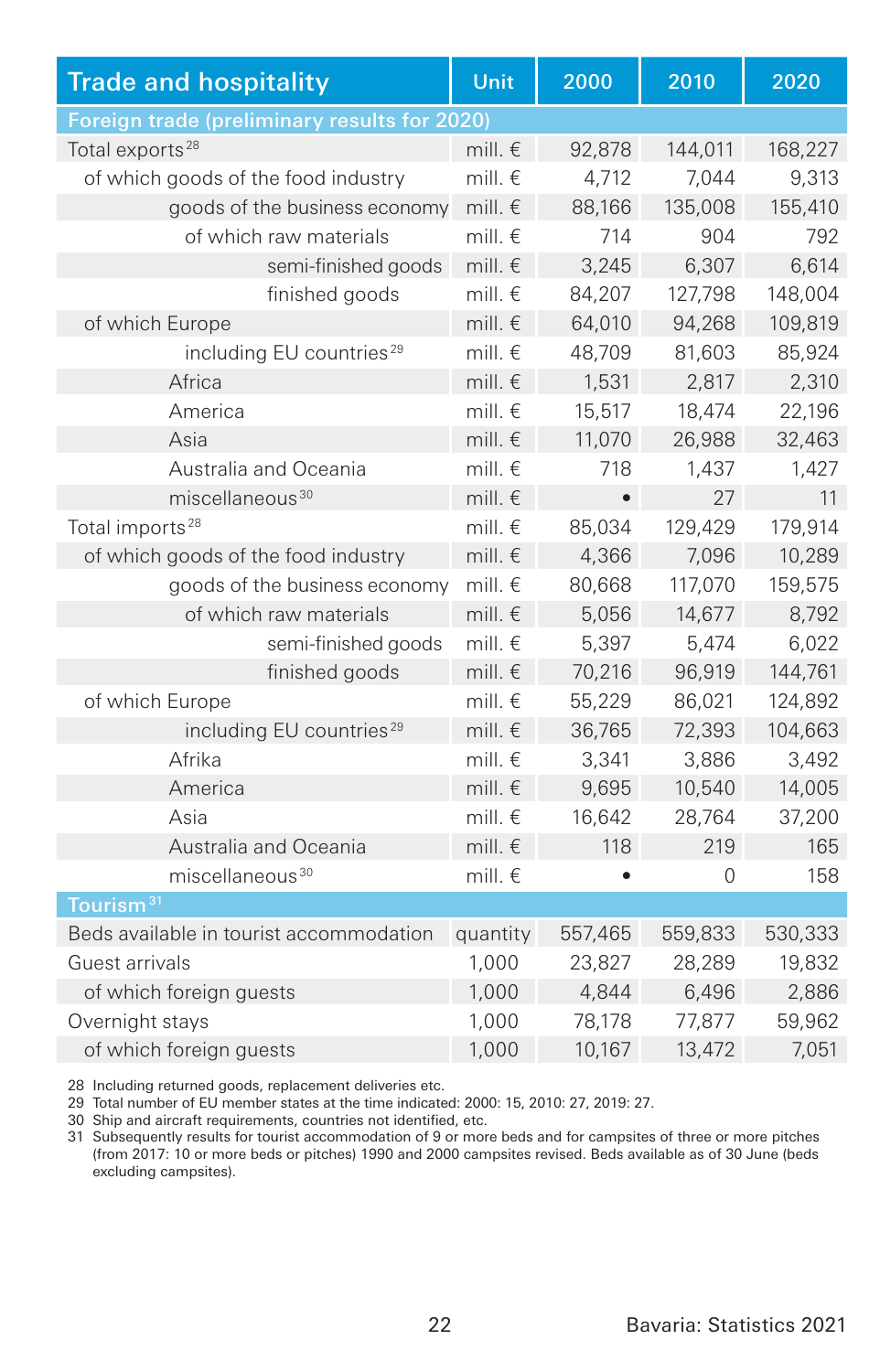#### Imports and exports\* 2020 by major countries

in billions of euros

Import by country of origin Share in total imports: 52.1 %



**Export by countries of destination** Share in total exports: 51.2 %



#### External trade developments since 1995 in billions of euros



<sup>1)</sup> Preliminary results

#### Guest arrivals and overnight stays in tourist accommodation and campsites\* 2020 by country of origin of guests

in percent

Guests from abroad



\* Tourist accommodation of ten or more beds (including campsites of ten or more pitches).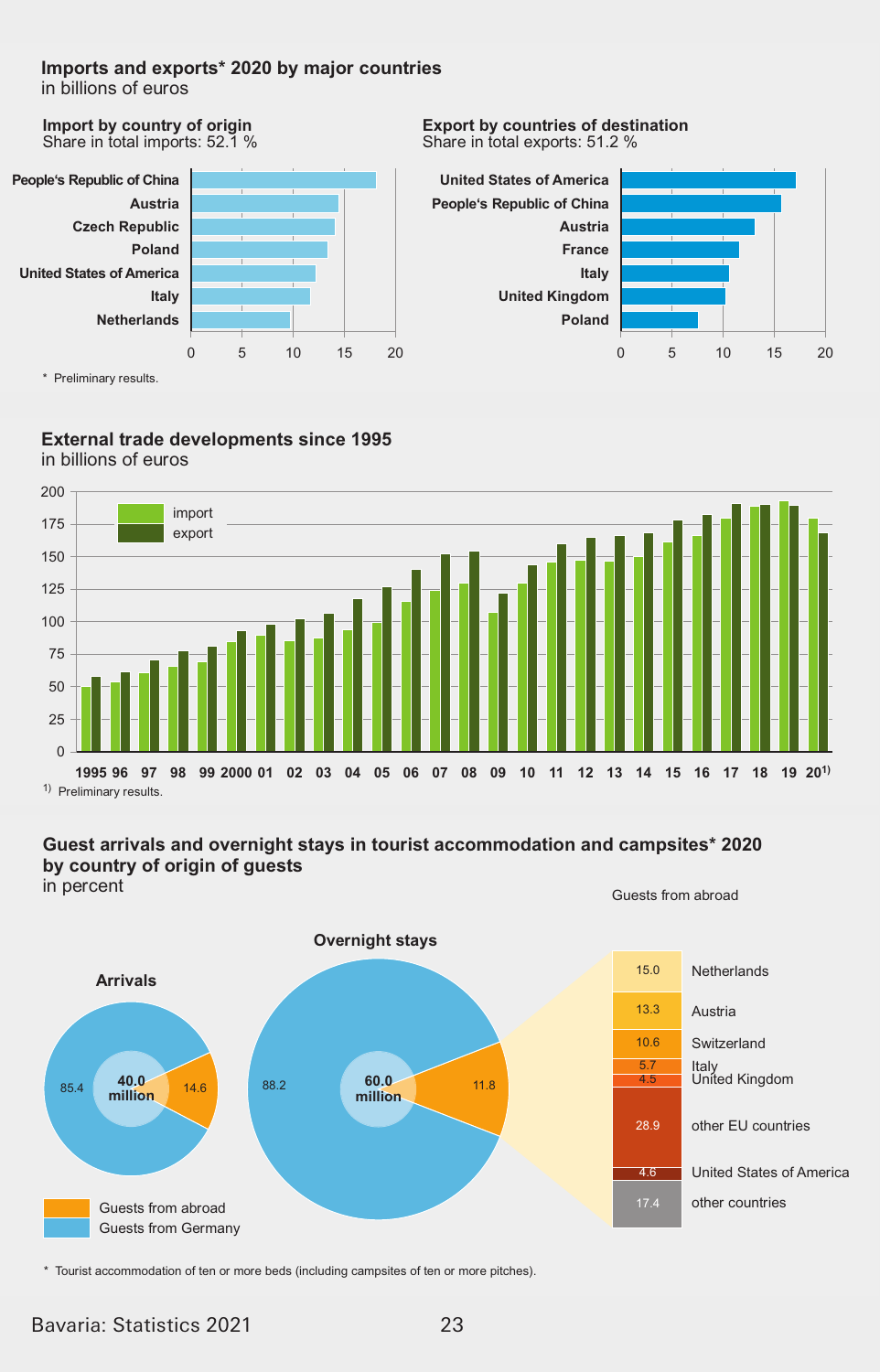| <b>Traffic</b>                                         | Unit     | 2000    | 2010    | 2020    |
|--------------------------------------------------------|----------|---------|---------|---------|
| <b>Road Traffic</b>                                    |          |         |         |         |
| Number of motor vehicles on 1 January <sup>32</sup>    | 1.000    | 8,516   | 8,630   | 10,463  |
| including passenger cars and estate cars <sup>33</sup> | 1,000    | 6,774   | 6,863   | 8,170   |
| per 1,000 inhabitants                                  | quantity | 556     | 549     | 622     |
| total motorbikes <sup>34</sup>                         | 1,000    | 651     | 754     | 992     |
| Registration of new motor vehicles                     | quantity | 636,171 | 633,191 | 707,544 |
| including passenger cars and estate cars <sup>33</sup> | quantity | 531,331 | 544,668 | 579,065 |
| Total of road accidents                                | quantity | 336,139 | 356,866 | 345,411 |
| of which material damage only                          | quantity | 273,023 | 305,897 | 299,394 |
| personal injury                                        | quantity | 63,116  | 50,969  | 46,017  |
| fatalities                                             | quantity | 1,450   | 697     | 484     |
| injured people                                         | quantity | 87,004  | 67,667  | 57,179  |
| <b>Air transport</b>                                   |          |         |         |         |
| Passengers (arrival and departure)                     | 1,000    | 25,922  | 39,479  | 12,678  |
| Volume of freight (from 2010 including mail)           | t        | 143,801 | 294,525 | 155,148 |
| <b>Rail transport</b>                                  |          |         |         |         |
| Goods received                                         | 1,000t   | 26,524  | 27,819  | 27,261  |
| Goods dispatched                                       | 1,000t   | 19,699  | 24,555  | 23,685  |
| Inland waterway transport                              |          |         |         |         |
| Goods received                                         | 1,000t   | 7,812   | 5,376   | 4,225   |
| Goods dispatched                                       | 1,000t   | 5,019   | 3,603   | 3,479   |

32 2020: status as of 1 January of the following year. From 2008 registered vehicles only; excluding temporary de-registrations.

33 Passenger cars and other "M1 vehicles".

34 Including light motorbikes.

| <b>Money and lending</b>                                                 | <b>Unit</b>      | 2000    | 2010    | 2020    |
|--------------------------------------------------------------------------|------------------|---------|---------|---------|
| Savings at financial institutions<br>on 31 December <sup>35</sup>        | mill. $\epsilon$ | 104.112 | 122,601 | 108.734 |
| at Building societies<br>on 31 December                                  | mill. $\epsilon$ | 19,230  | 27.420  | 15.112  |
| Loans to non-bank financial institutions<br>on 31 December <sup>35</sup> | mill. $\epsilon$ | 518,913 | 524,552 | 613,728 |
| <b>Business registrations</b> 36                                         |                  |         |         |         |
| Registrations                                                            | quantity         | 124,351 | 150.264 | 118,517 |
| including newly founded companies <sup>37</sup>                          | quantity         | 94,523  | 122.834 | 94.368  |
| Total of de-registrations                                                | quantity         | 104.628 | 117,107 | 94,351  |
| including complete liquidation                                           | quantity         | 68,755  | 87,335  | 71.802  |
| Total of business insolvencies                                           | quantity         | 3.073   | 3.837   | 2.172   |

35 All branches of Deutsche Bundesbank operating in Bavaria, excluding Postbank and Deutsche Bundesbank. From 1999 excluding trust loans and loans to building societies but including loans of building societies and non-bank financial institutions.

36 Excluding vending machine operators and travel industry.

37 Up to and including 2002 new company formations including mergers or divisions.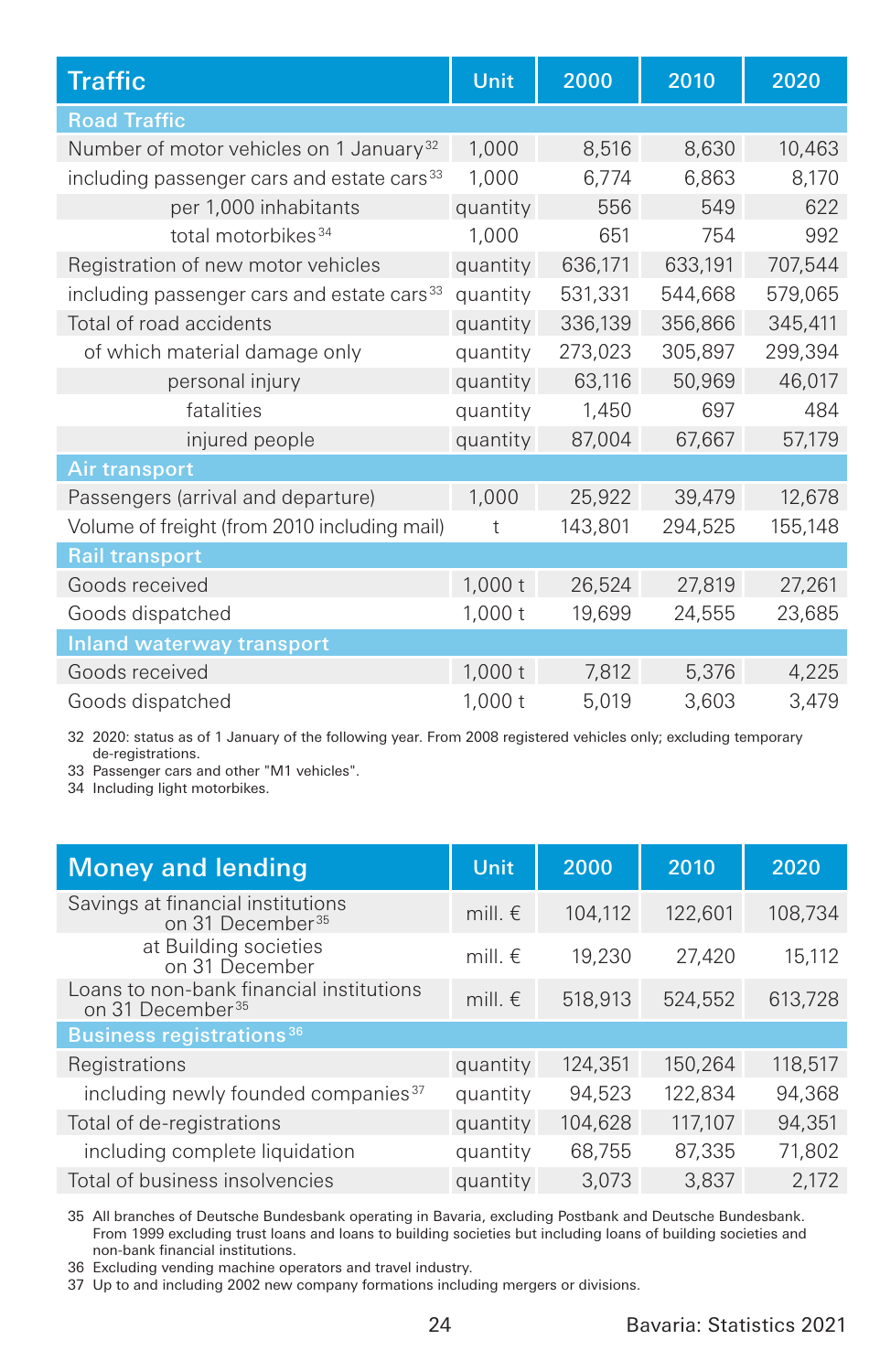# Number of motor vehicles\* since 1980

in millions in millions



#### **Number of road accidents since 1980**





Insolvency proceedings initiated\* 2006 to 2020

Bavaria: Statistics 2021 25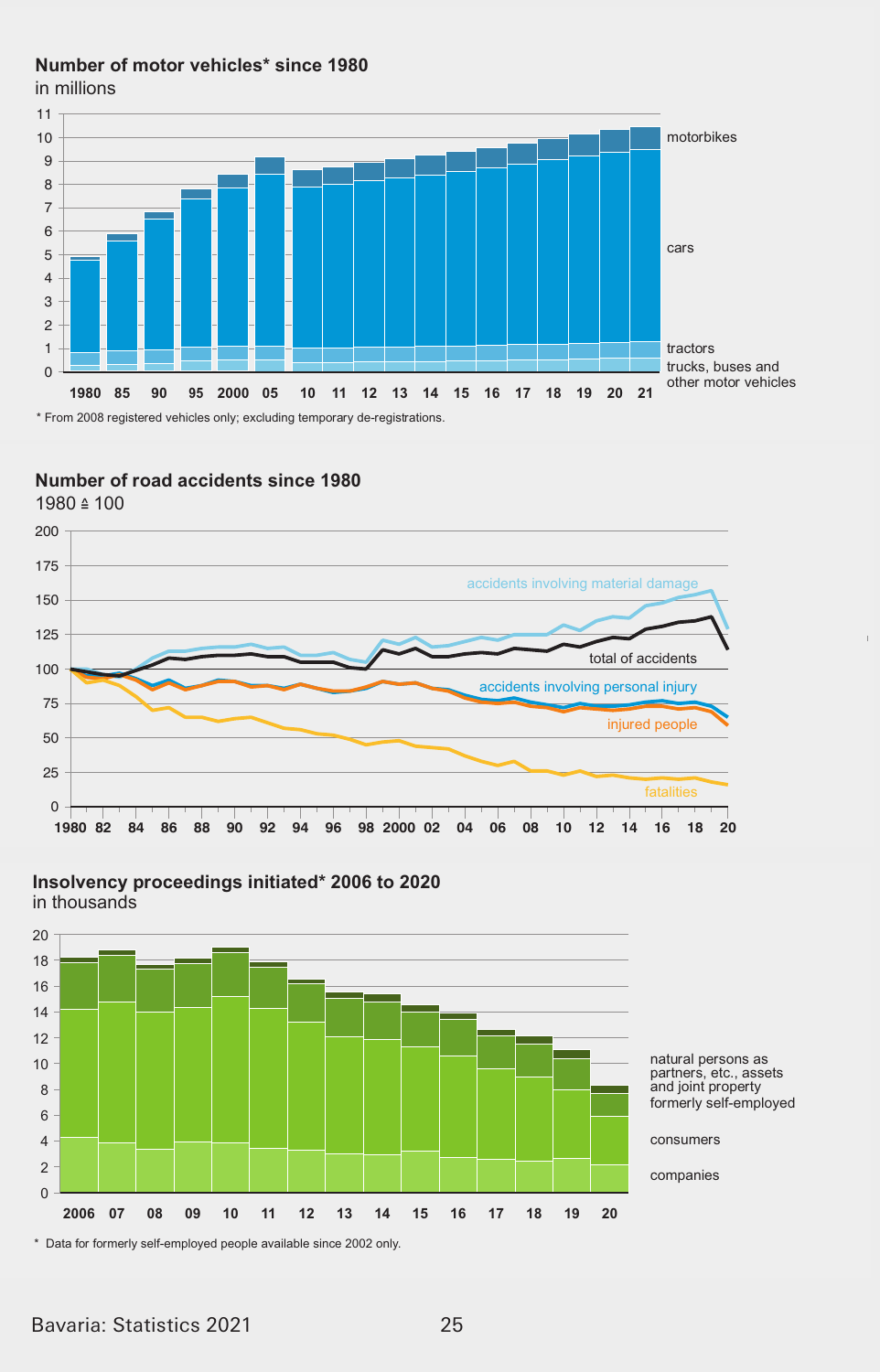| <b>Social services</b>                                                                                                  |                                                          | Unit             | 2000                        | 2010                | 2020                |  |  |
|-------------------------------------------------------------------------------------------------------------------------|----------------------------------------------------------|------------------|-----------------------------|---------------------|---------------------|--|--|
| <b>Public health insurance</b>                                                                                          |                                                          |                  |                             |                     |                     |  |  |
| Total of members                                                                                                        |                                                          | 1.000            | 7.261                       | 7.603               | 8.730               |  |  |
| including compulsory members                                                                                            |                                                          | 1.000            | 4,212                       | 4.520               | 5,289               |  |  |
|                                                                                                                         | voluntary members                                        | 1,000            | 1,021                       | 762                 | 1.082               |  |  |
| Pension insurance fund <sup>38</sup>                                                                                    |                                                          |                  |                             |                     |                     |  |  |
| Total of pensions <sup>39</sup>                                                                                         |                                                          | 1,000            | 1,851                       | 3,287               | 3,448               |  |  |
| of which old-age pensions                                                                                               |                                                          | 1.000            | 1.203                       | 2.352               | 2.511               |  |  |
| Average pension payment per month at<br>standard retirement age male                                                    |                                                          | €                | 721                         | 1,007               | 1,265               |  |  |
|                                                                                                                         | female                                                   | €                | 306                         | 515                 | 766                 |  |  |
|                                                                                                                         | Unemployment insurance scheme and benefits <sup>40</sup> |                  |                             |                     |                     |  |  |
| Recipients of Arbeitslosengeld<br>(annual average)                                                                      |                                                          | quantity         | 187,216                     | 152,624             | 160,795             |  |  |
|                                                                                                                         | Arbeitslosengeld II in December                          | quantity         | 79,700                      | 463,471             | 418.355             |  |  |
| Expenditure on Arbeitslosengeld                                                                                         |                                                          | 1.000€           | 2,793,202                   | 2,383,225 3,329,543 |                     |  |  |
| Arbeitslosenhilfe/-geld <sup>41</sup>                                                                                   |                                                          | 1.000€           | 718,059                     |                     | 1,174,172 1,339,345 |  |  |
| <b>Social welfare</b>                                                                                                   |                                                          |                  |                             |                     |                     |  |  |
| Total of beneficiaries of supplementary<br>welfare allowance not living in<br>institutions on 31 December <sup>42</sup> |                                                          | quantity         | 210,570                     | 9.271               |                     |  |  |
| per 1.000 inhabitants                                                                                                   |                                                          | quantity         | 17.0                        | 0.7                 |                     |  |  |
| Total gross expenditure <sup>43</sup>                                                                                   |                                                          | mill. $\notin$   | 2,705                       | 3.481               |                     |  |  |
| including supplementary welfare<br>allowance                                                                            |                                                          | mill. $\epsilon$ | 818                         | 138                 |                     |  |  |
| Total of expenditure per inhabitant only <sup>43</sup>                                                                  |                                                          | €                | 188                         | 241                 | .                   |  |  |
| Total of housing benefits <sup>44</sup>                                                                                 |                                                          |                  |                             |                     |                     |  |  |
| Total of beneficiaries on 31 December <sup>45</sup>                                                                     |                                                          | quantity         | 97.601                      | 82.274              |                     |  |  |
| of which recipients of rent subsidy                                                                                     |                                                          | quantity         | 91,223                      | 76.444              | .                   |  |  |
| Day childcare on 1 March                                                                                                |                                                          |                  |                             |                     |                     |  |  |
| (2000: early years                                                                                                      | places                                                   | quantity         | 368,5041                    | 501,565             | 663,264             |  |  |
| childcare (Kinder-<br>garten) only                                                                                      | children in care                                         | quantity         | 368,4221                    | 461.177             | 599,803             |  |  |
| <b>Child and youth welfare</b>                                                                                          |                                                          |                  |                             |                     |                     |  |  |
| Expenses from public funds                                                                                              |                                                          |                  | 1,000 € 1,458,541 3,833,885 |                     |                     |  |  |

38 Results from 2003 are based on amendments to the Pension Reform Act, which entered into force on 1 January 1992.

39 At the end of each year.

40 From 2019 data after revision.

41 Unemployment assistance/benefits. Unemployment assistance was replaced by basic security benefits for job seekers in 2005. Only figures recorded by the Federal Agency are shown.

42 Reference date for figures from reformed social assistance statistics (since 1994); due to legal changes as of January 2005 a comparison with previous years is only possible to a limited extent.

43 Excluding benefits for asylum seekers and tolerated persons. From 2017 without data according to Chapter 4 SGB XII (basic income support in old age and in case of reduced earning capacity).

44 From 2005 only households receiving housing benefits are shown.

45 Including payments in arrears.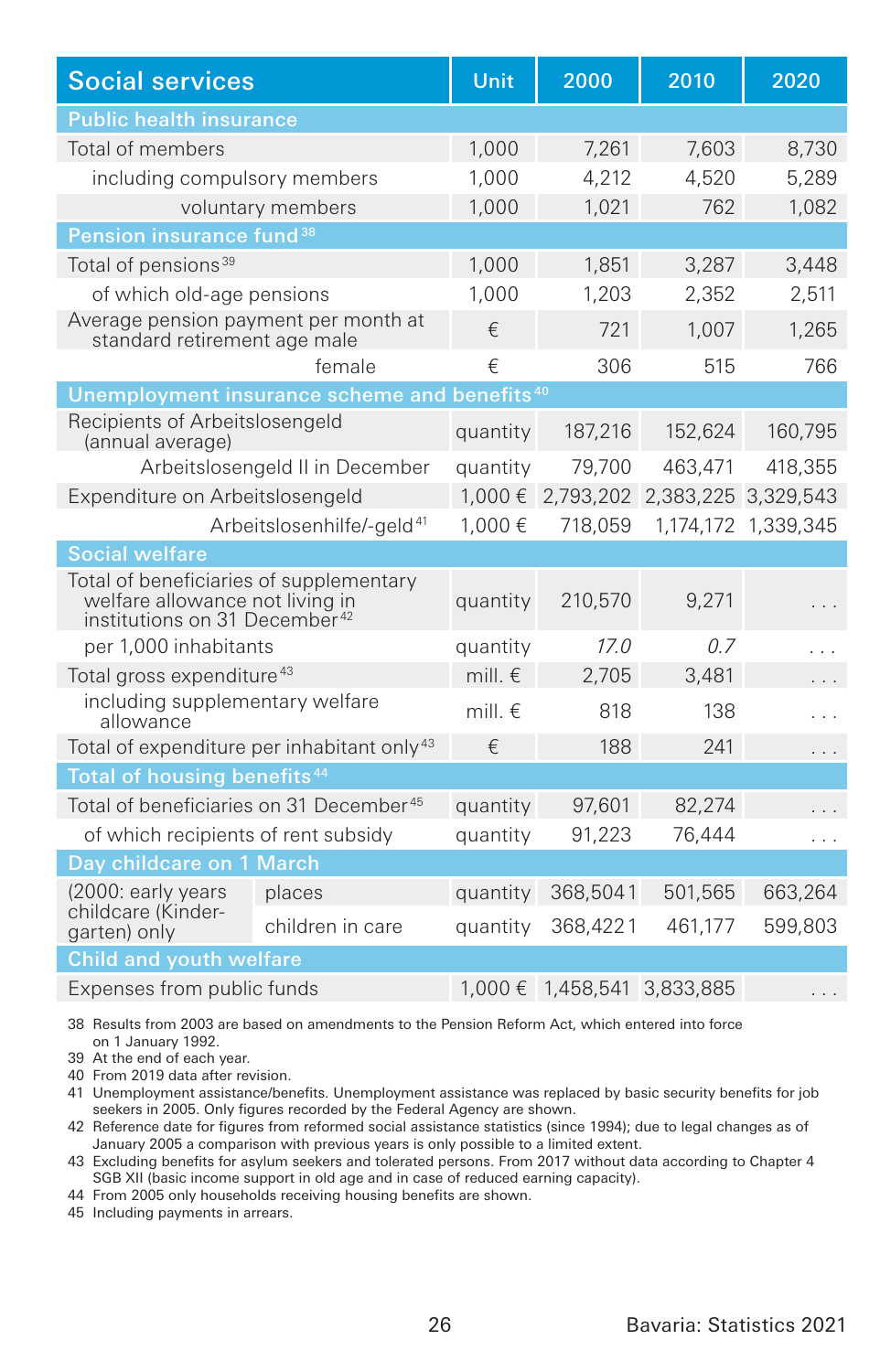# **Severely disabled people on 31 December 2019 E\ degree oI disaEilit\ (dod) E\ degree oI disaEilit\ (dod)**

in thousands in thousands



#### Places available and people in need of care in nursing homes on 15 December 2019<br>. **by administrative districts and levels of care**





#### **Number of nursing homes**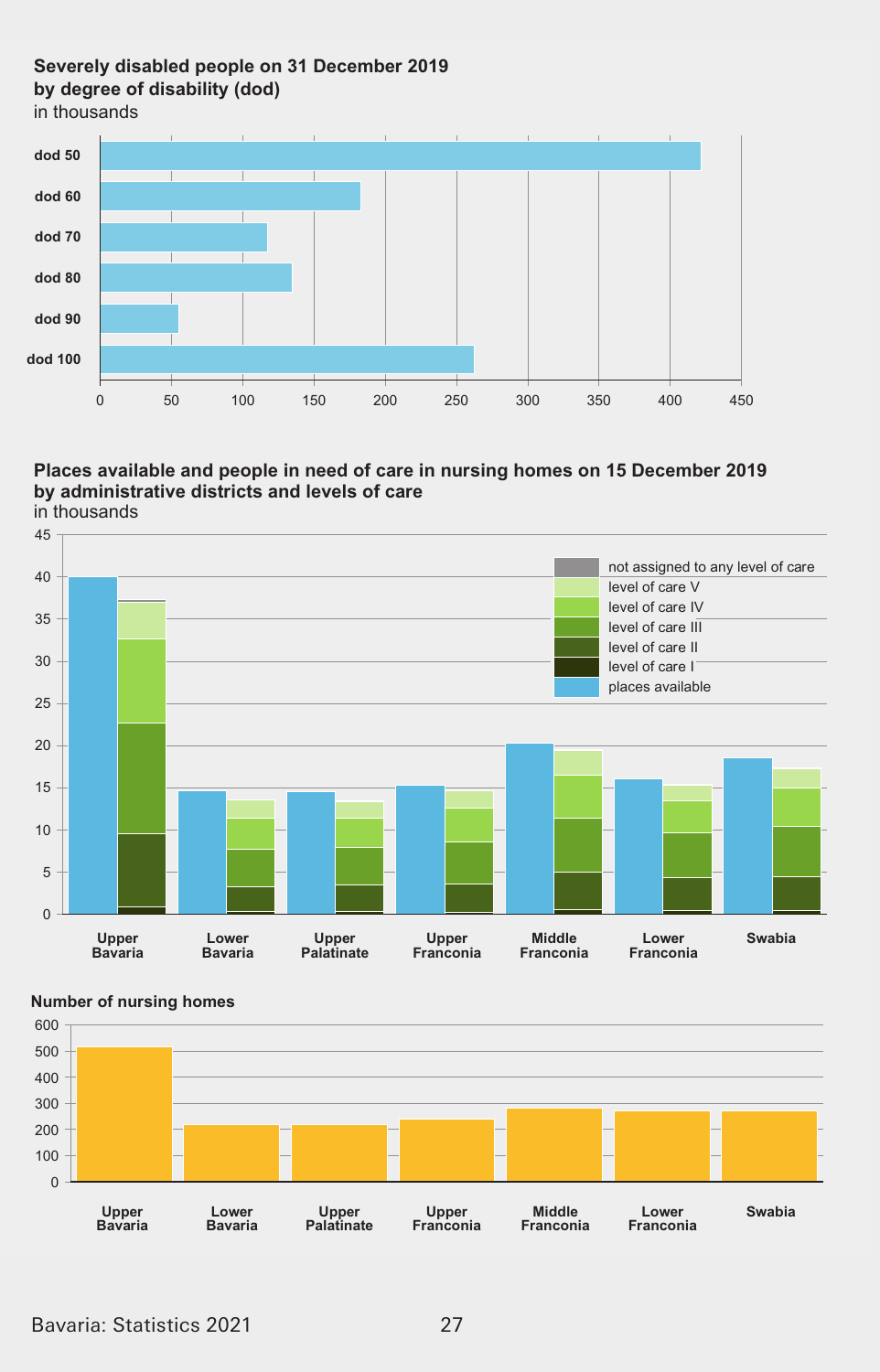| <b>Public finances</b>                              | Unit             | 2000    | 2010    | 2020      |
|-----------------------------------------------------|------------------|---------|---------|-----------|
| Total of government expenditure <sup>46</sup>       | mill. $\epsilon$ | 49,202  | 70.818  | 107,165   |
| of which state of Bavaria expenditure               | mill. $\epsilon$ | 32,410  | 45,348  | 72.516    |
| of local councils/ALC                               | mill. $\epsilon$ | 23,015  | 34,256  | 53,363    |
| Total of tax revenue of public budgets              | mill. $\epsilon$ | 72,294  |         |           |
| of which federal revenue                            | mill. $\epsilon$ | 36,339  | ٠       | $\bullet$ |
| of the state of Bavaria                             | mill. $\epsilon$ | 26,628  | 31,091  | 44,150    |
| of local councils/ALC                               | mill. $\epsilon$ | 9.327   | 12,196  | 19,422    |
| Total public debt <sup>47</sup>                     | mill. $\epsilon$ | 39.211  | 49.644  | 35.702    |
| of which state of Bavaria debt                      | mill. $\epsilon$ | 20,303  | 30,588  | 18,510    |
| of local councils/ALC                               | mill. $\epsilon$ | 17.241  | 18,275  | 16.047    |
| Full-time federal <sup>48</sup> staff <sup>49</sup> | quantity         | 58,803  | 44.178  | 35.275    |
| state of Bavaria                                    | quantity         | 225,022 | 194.055 | 206.230   |
| local councils/ALC <sup>46</sup>                    | quantity         | 170,465 | 118,597 | 137,210   |

46 Excluding associations performing communal tasks.

47 Including associations performing communal tasks; from 2000 excluding legally independent hospitals.

48 2020: figures rounded to 5.

49 From 2018: including public bodies and institutions (excluding the Federal Employment Agency and social security institutions).

| <b>Wages and salaries (earnings)</b>                                            | Unit, | 2000      | 2010  | 2020  |
|---------------------------------------------------------------------------------|-------|-----------|-------|-------|
| Manufacturing industry, service sector                                          |       |           |       |       |
| Average gross hourly earnings <sup>50</sup><br>of full-time employees in total  | €     | $\bullet$ | 19.83 | 25.32 |
| male                                                                            | €     |           | 21.03 | 26.54 |
| female                                                                          | €     | $\bullet$ | 16.73 | 22.31 |
| Average gross monthly earnings <sup>50</sup><br>of full-time employees in total | €     |           | 3.340 | 4,162 |
| male                                                                            | €     |           | 3.547 | 4,369 |
| female                                                                          | €     |           | 2.809 | 3.652 |

50 Excluding bonuses.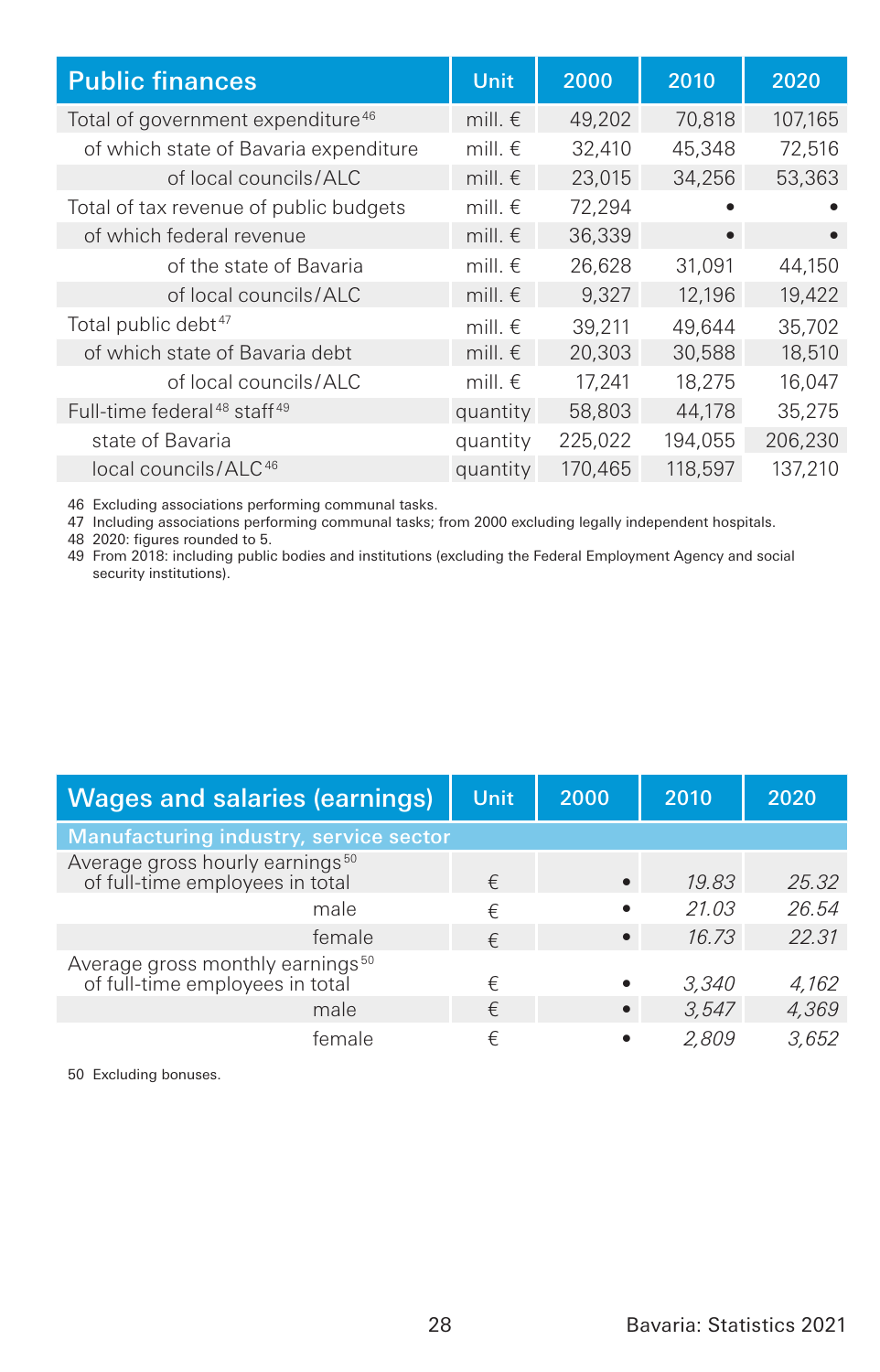#### Tax revenue of state and local councils 2020

as a percentage of total tax revenue



- $1)$  Including corporate income tax.
- 2) Including import turnover tax.
- 3) Including flat rate tax on private income from capital and capital gains.<br>4) Including flat rate tax on private income from capital and capital gains.
- 

 $5)$  The tax revenue of the state of Bavaria as well as the combined national and local taxes were taken from a report of the Bavarian State Ministry of Finance and Regional Identity.

# Average gross monthly earnings<sup>\*</sup> of full-time employees since 1<sup>st</sup> quarter of 2013  $in$  Furo

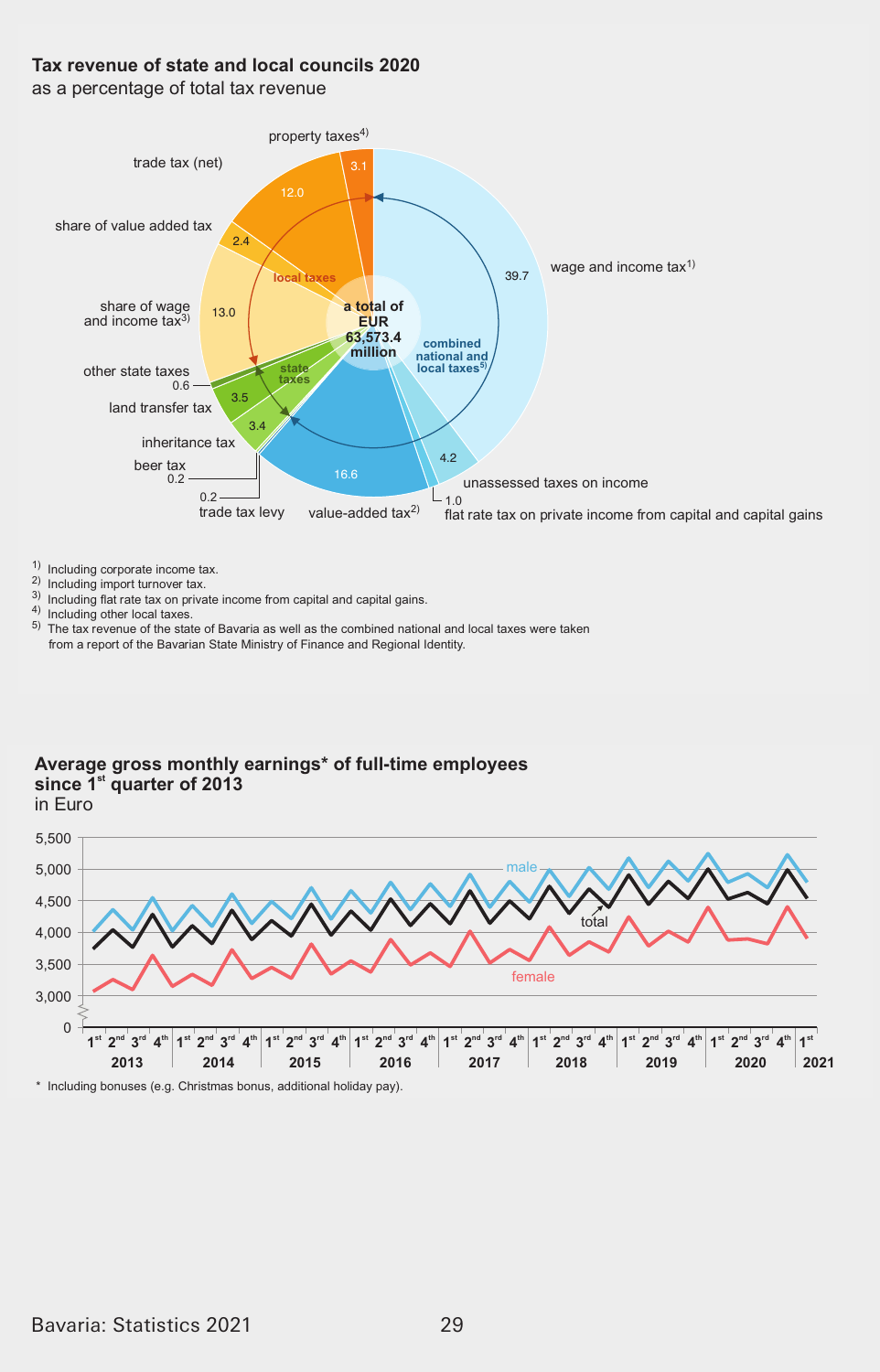| <b>Prices</b>                                                 | Unit.         | 2000   | 2010   | 2020   |
|---------------------------------------------------------------|---------------|--------|--------|--------|
| Consumer price index for Bavaria<br>$(2015 \triangleq 100)$   | $\frac{0}{0}$ | 78.6   | 93.2   | 106.3  |
| of which food and non-alcoholic<br>beverages                  | $\frac{0}{0}$ | 74.6   | 89.4   | 110.5  |
| rent (excl. service charges)                                  | $\%$          | 80.4   | 93.8   | 108.4  |
| domestic fuel oil                                             | $\%$          | 68.5   | 111.1  | 86.2   |
| fuel                                                          | $\frac{0}{0}$ | 71.9   | 100.9  | 93.6   |
| Price index for buildings (2015 ≙ 100)                        |               |        |        |        |
| residential buildings                                         | $\frac{0}{0}$ | 77.3   | 89.5   | 117.0  |
| office buildings                                              | $\frac{0}{0}$ | 76.0   | 89.7   | 116.7  |
| Total purchase values for building land<br>per m <sup>2</sup> | €             | 100.44 | 128.49 | 249.22 |
| of which land ready for development                           | €             | 138.56 | 223.39 | 348.76 |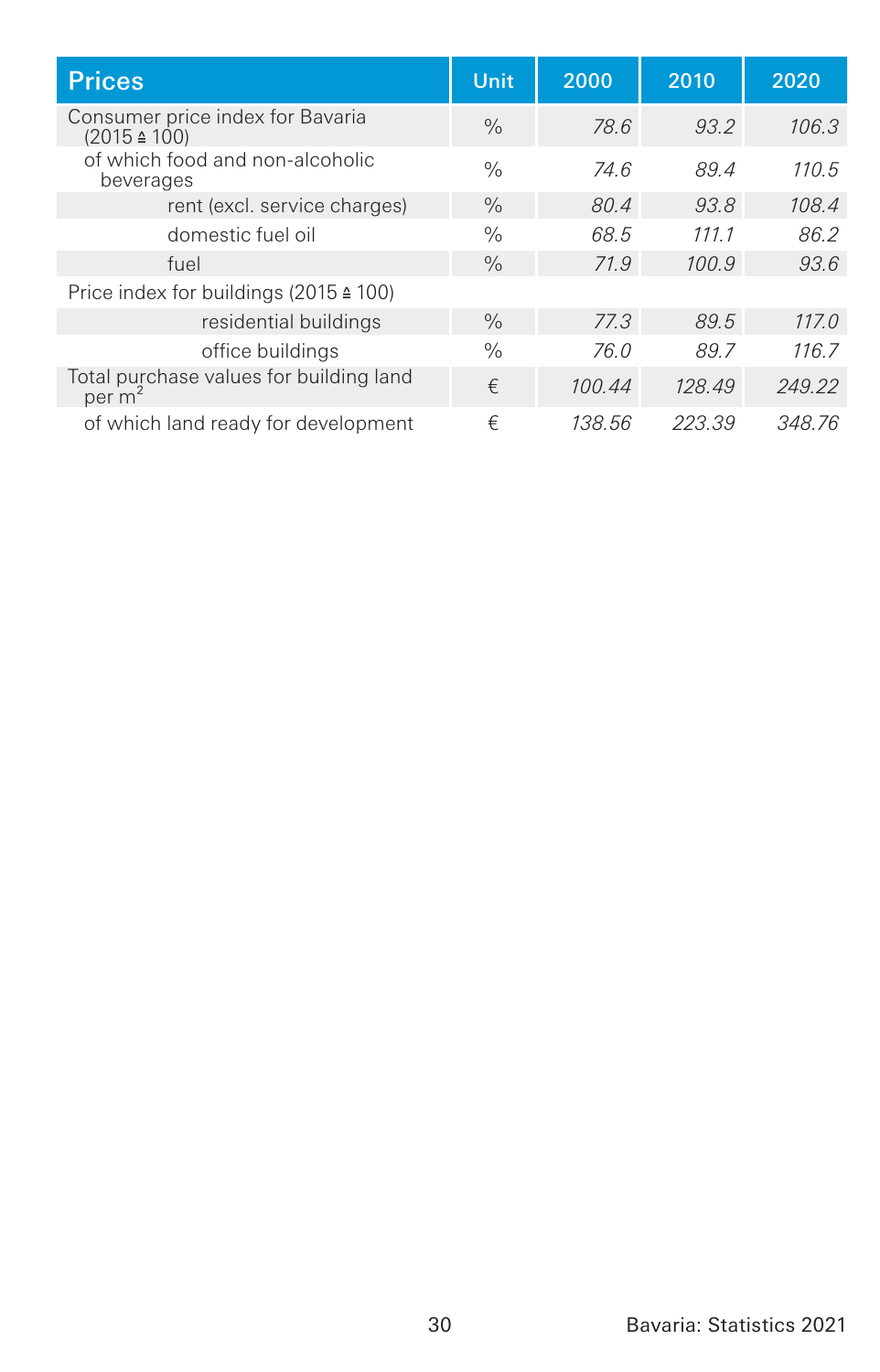#### Development by selected product groups  $2015 \div 100$



Changes relative to previous year or month of previous year

in percent

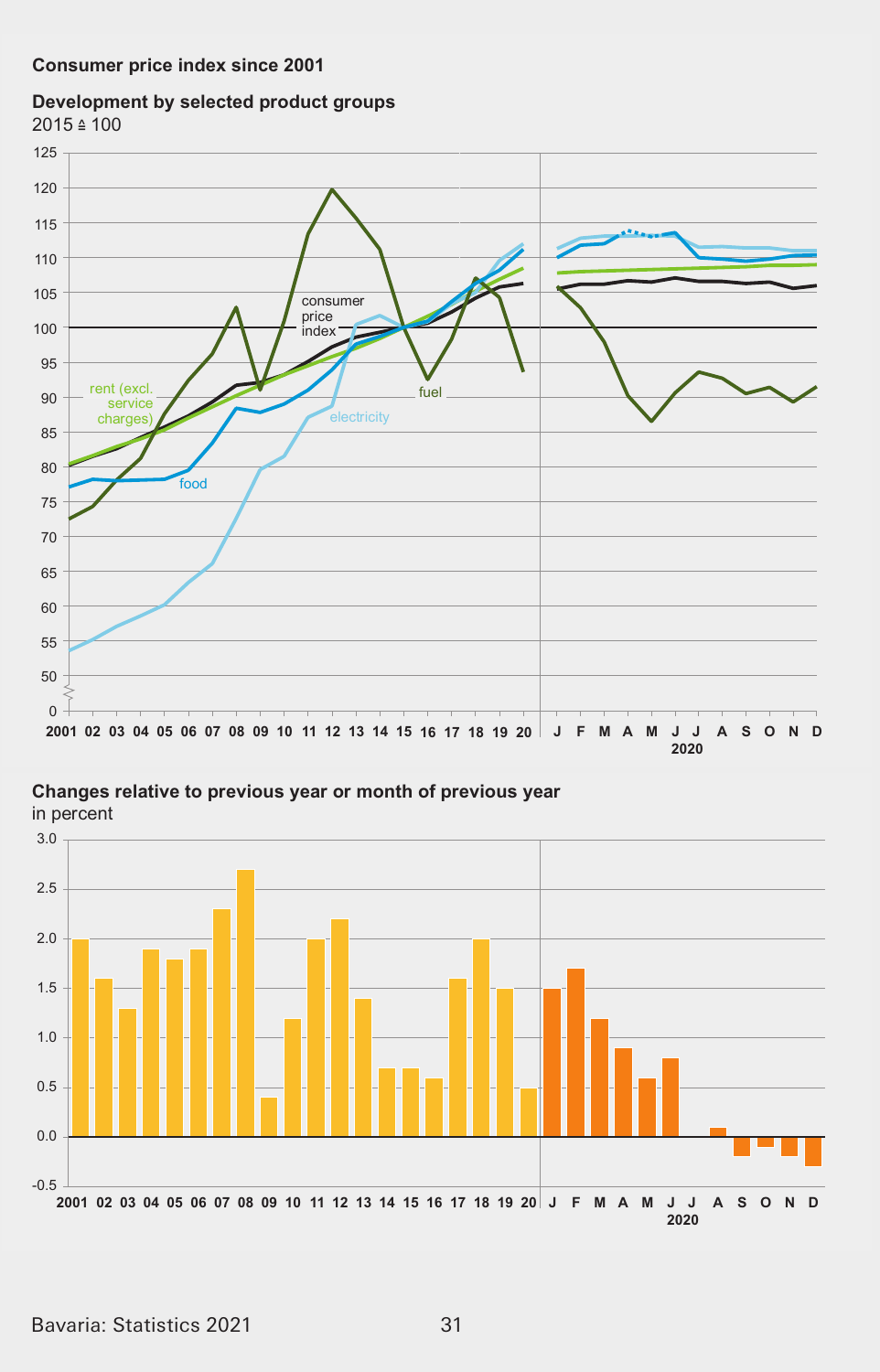| National accounts <sup>51</sup>                                    | Unit             | 2000    | 2010    | 2020    |
|--------------------------------------------------------------------|------------------|---------|---------|---------|
| Gross domestic product at market prices                            | mill. $\epsilon$ | 357,900 | 452,128 | 610.217 |
| Gross value added at basic prices                                  | mill. $\epsilon$ | 322.726 | 406.514 | 551,920 |
| of which <sup>52</sup> agriculture, forestry, fisheries            | $\%$             | 1.3     | 0.9     | 0.8     |
| manufacturing industry                                             | $\%$             | 31.7    | 32.6    | 31.7    |
| Service sectors                                                    | $\%$             | 67.0    | 66.5    | 67.6    |
| trade, transport, hospitality;<br>information and<br>communication | $\%$             | 20.1    | 191     | 20.3    |
| financial, insurance and<br>business services: real<br>estate      | $\%$             | 27.9    | 28.1    | 27.6    |
| public and other service<br>providers, education and<br>health     | $\frac{0}{0}$    | 19.0    | 19.3    | 197     |

51 All figures in current prices. 52 Share of total gross value added at basic prices in percent.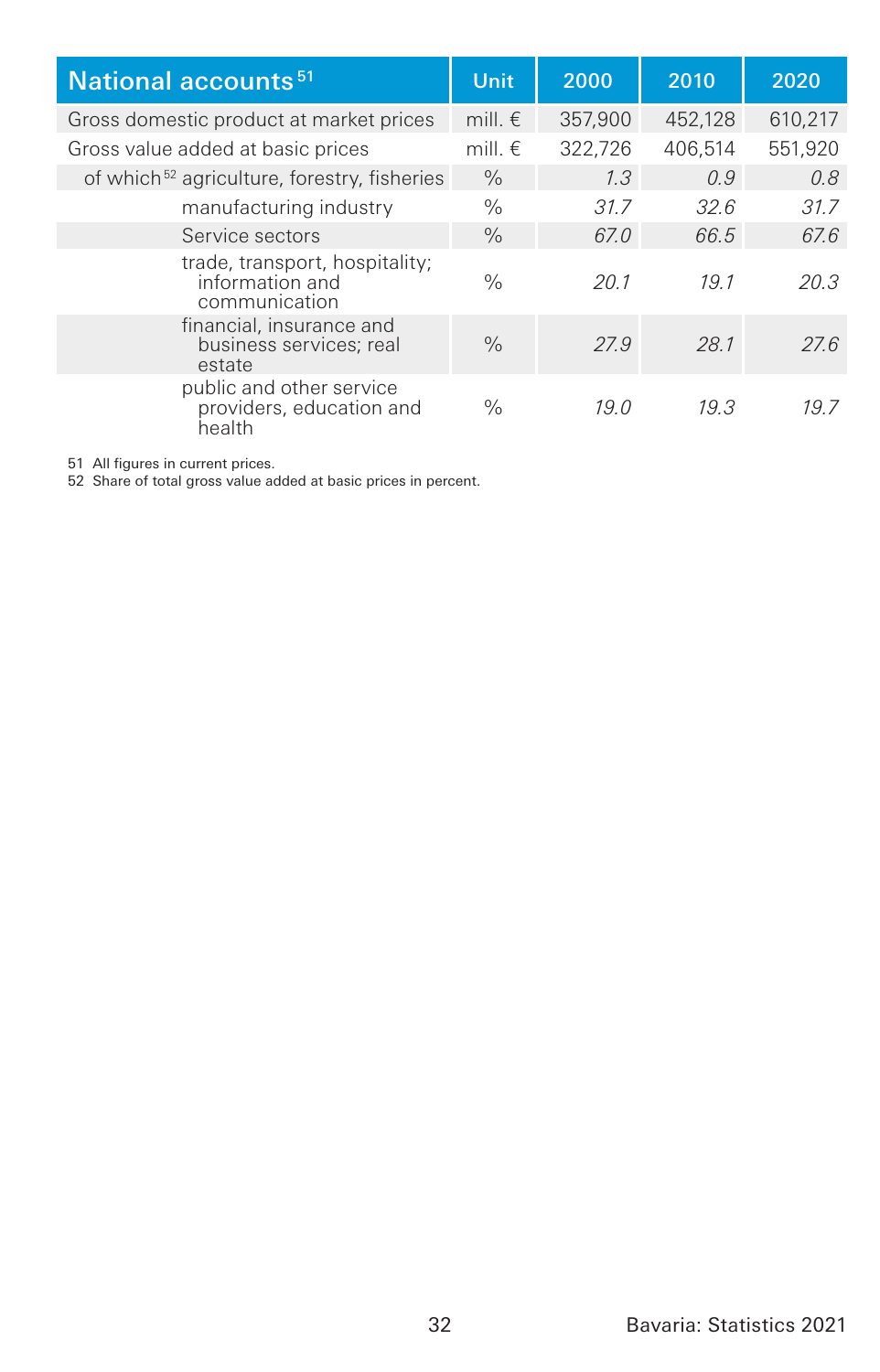

# Growth rates of real gross domestic product in Bavaria and Germany since 1955\* in percent

\* The results from 1955 to 1970, 1971 to 1991 and 1992 to 2019 are not fully comparable due to differences in conception and definition. 1955 to 1970 in 1991 prices, since 1971 in prices of the previous year as a chain index.

#### **(conomic structure in 2020**

**change of value added by even**<br>in percent Share of value added by economic sectors

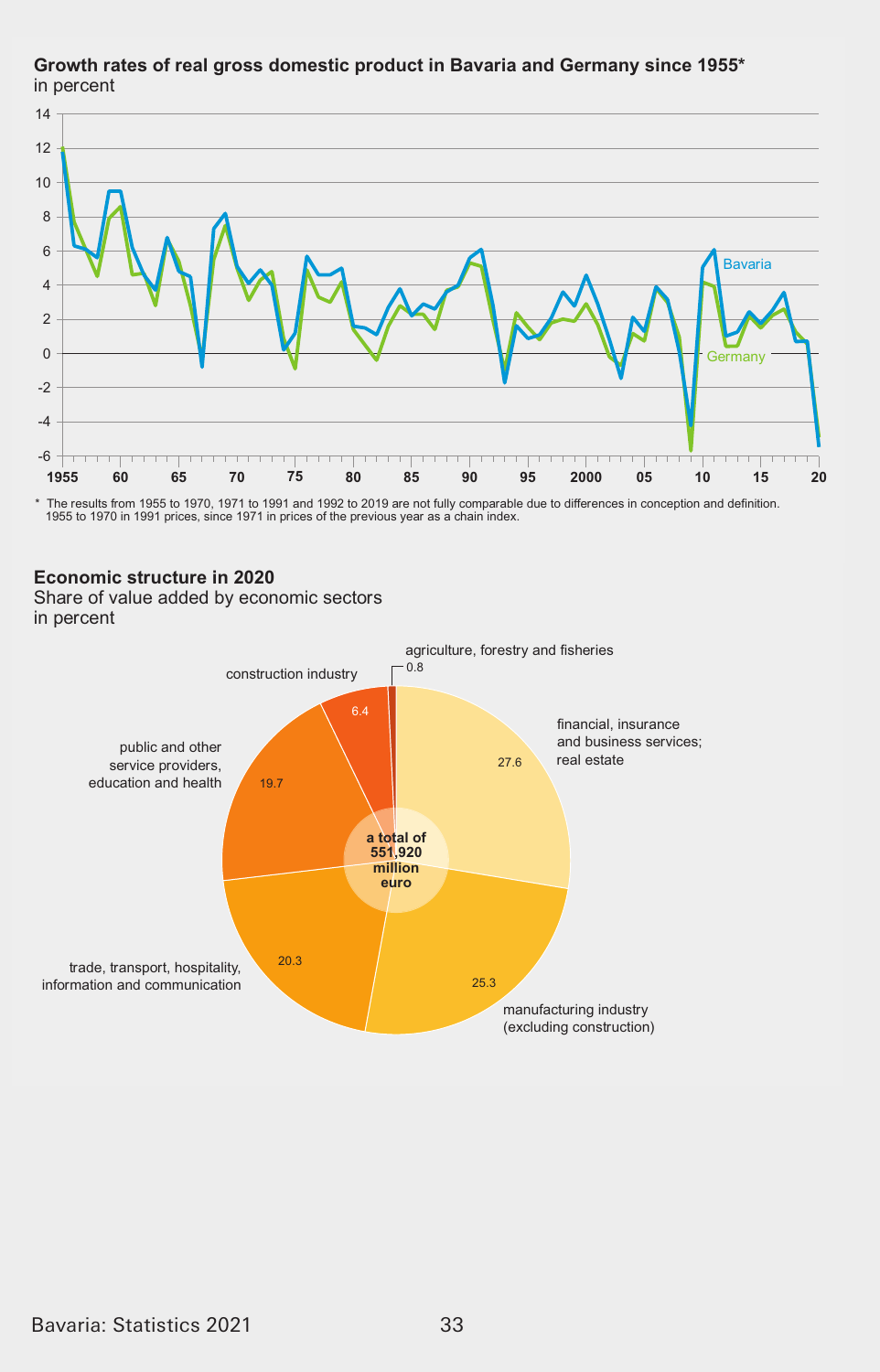#### **Federal Republic of Germany including federal states and seats of government**